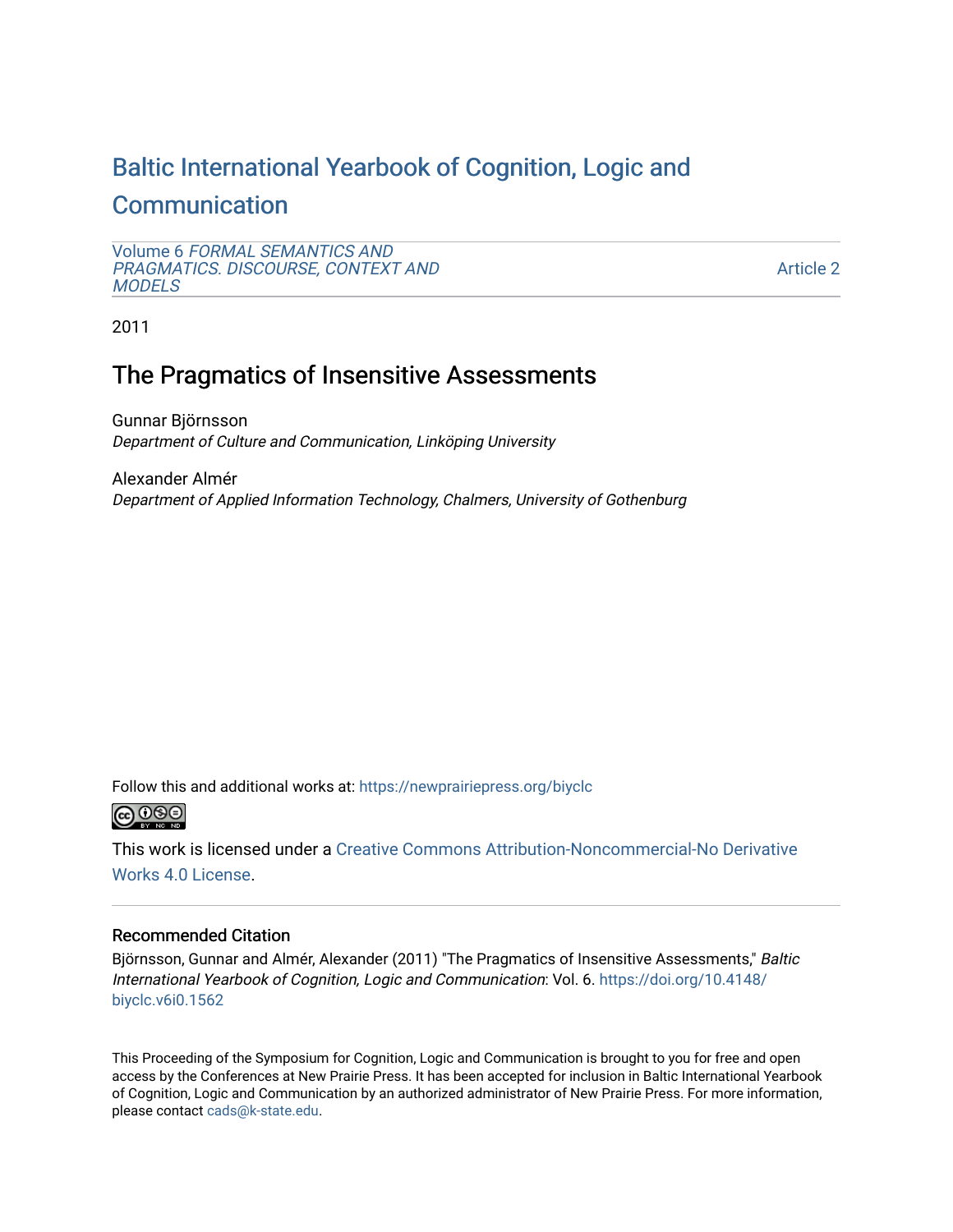# The Baltic International Yearbook ofCognition, Logic and Communication

October 2011 *Formal Semantics and Pragmatics: Discourse, Context, and Models* DOI: 10.4148/biyclc.v6i0.1562 pages 1[-45](#page-23-0)

GUNNAR <sup>B</sup>JÖRNSSON Department of Culture and Communication, Linköping UniversityDepartment of Philosophy, Linguistics, and Theory of Science, University of Gothenburg

ALEXANDER <sup>A</sup>LMÉR Department of Applied Information Technology, Chalmers, Universityof Gothenburg

## THE PRAGMATICS OF INSENSITIVEASSESSMENTS*Understanding The Relativity of Assessments of Judgments of Personal*

<span id="page-1-0"></span>*Taste, Epistemic Modals, and More*[1](#page-20-0)

ABSTRACT: In assessing the veridicality of utterances, we normally seem to assess the satisfaction of conditions that the speaker had been concerned to ge<sup>t</sup> right in making the utterance. However, the debate about assessor-relativism about epistemic modals, predicates of taste, gradable adjectives and conditionals has been largely driven by cases in which seemingly felicitous assessments of utterances are insensitive to aspects of the context of utterancethat were highly relevant to the speaker's choice of words.

In this paper, we offer an explanation of why certain locutions invite insensitive assessments, focusing primarily on 'tasty' and 'might'. We spell out some reasons why felicitous insensitive assessments are puzzling and argue briefly that recent attempts to accommodate such assessments (including attempts by John MacFarlane, Kai von Fintel and Anthony Gillies) all fail to provide more than hints at <sup>a</sup> solution to the puzzle. In the main par<sup>t</sup> of the paper, we develop an account of felicitous insensitive assessments by identifying <sup>a</sup> number of pragmatic factors that influence the felicity of assessments. Before closing, we argue that the role of these factors extends beyond cases considered in the debate about assessor-relativism and fits comfortably with standard contextualist analyses of the relevant locutions.

#### **1. INTRODUCTION**

Natural language contains <sup>a</sup> wide range of <sup>p</sup>hrases dedicated to expressing agreemen<sup>t</sup> or disagreement with beliefs and utterances, and assessments of their veridicality: 'yes', 'no', 'that is true', 'that is false', 'he is wrong about that', 'she is mistaken', 'I agree', 'I disagree', 'sheknows that', 'that is not the case', 'I take that back', and so forth.

When we assess utterances using such assessment <sup>p</sup>hrases, we normally (barring misunderstanding, etc) seem to assess whether the propositions *that the utterer had been concerned to ge<sup>t</sup> across* are satisfied. In many cases, this means being sensitive to the context of utterance and the communicative interests of the utterer. This seems especially true for utterances involving paradigmatically context-dependent expressions like pronouns, indexicals, demonstratives and definite descriptions, but also for expressions like 'right / left' and gradable adjectives like 'tall', 'rich' and 'dirty', and might well extend in <sup>a</sup> potentially openended manner. If we want to assess whether Xena was correct whenshe told Zac,

(1) They live in the first big building to the right of the cathedral.

we need <sup>a</sup> rich understanding of the context to figure out what Xena referred to by 'they', what counts as <sup>a</sup> 'big' building, relative to what perspective we should understand 'right' and what cathedral is meant. Conversely, Xena is interested in communicating that certain conditions hold, and interested in using an expression that will communicate just that in the context of utterance. There is thus <sup>a</sup> convergence of speaker and assessor interests: in making her utterance, Xena wants to ge<sup>t</sup> across that certain conditions obtain, and as assessors of the truth of what has been said, we want to determine whether *those* conditions doindeed obtain.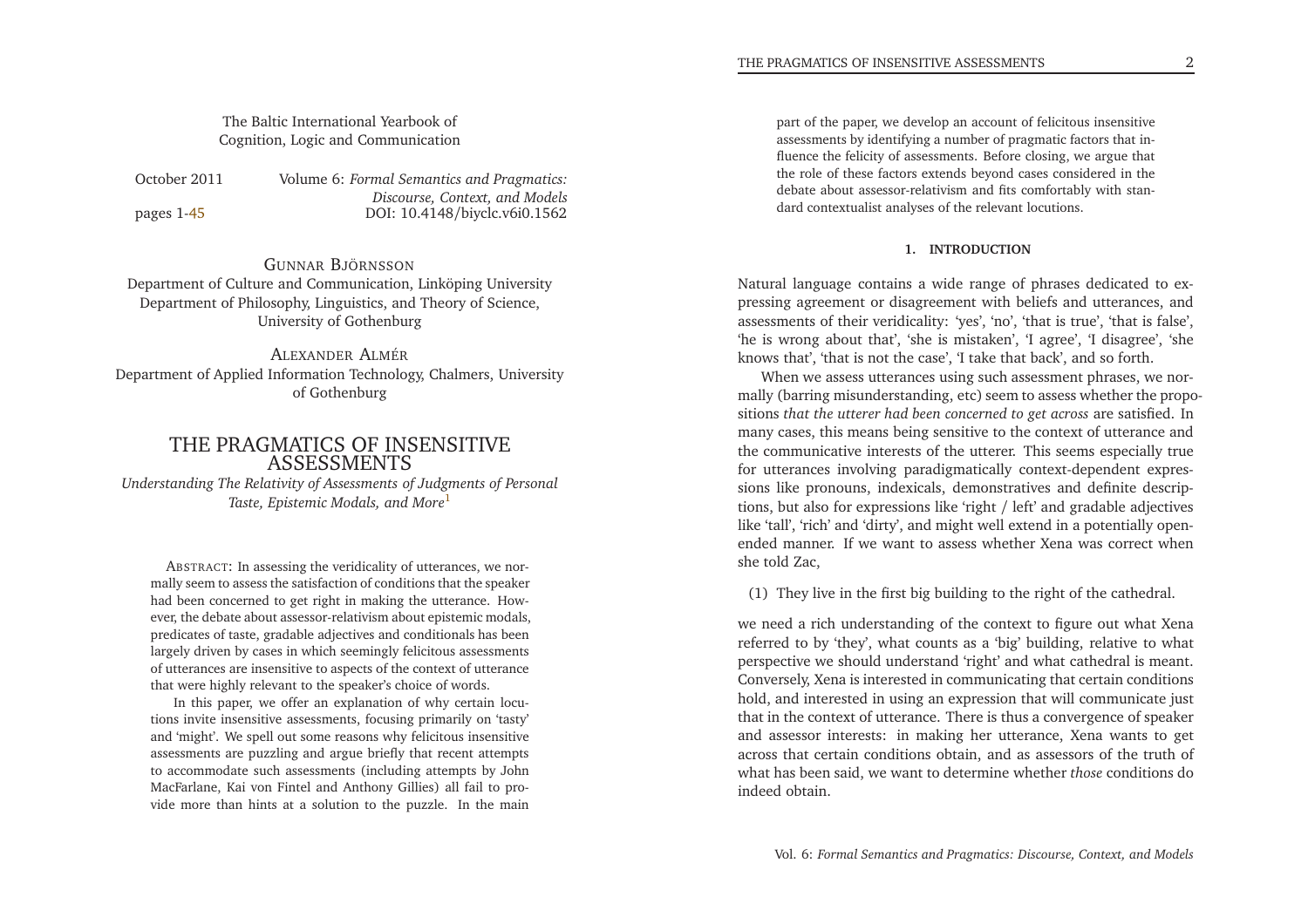<span id="page-2-0"></span>Though convergence of speaker and assessor concerns might be the typical case, the debate about so-called *assessor-relativism* about expressions like epistemic and deontic modals, predicates of taste, graded adjectives and conditionals has been largely driven by cases in which seemingly felicitous assessments of beliefs or utterances are strikingly *insensitive* to considerations that were understood as relevant for the formation of the belief, or to aspects of the context of utterance that were highly relevant to the speaker's choice of words. For example, when one speaker, A, has said that something is tasty, meaning to express that it accords with his taste, it might be appropriate for <sup>B</sup> to reply, 'No, it is too salty', based on the fact that <sup>B</sup> dislikes its salty taste, without regard to whether it accords with A's taste. In such cases, the assessment is insensitive to A's standard of taste, insensitive to what <sup>A</sup> was concerned to ge<sup>t</sup> right when judging that the dish is tasty, andinsensitive to the condition he hoped to convey by his utterance.

Our main objective in this paper is to offer an explanation of why certain locutions and conversational contexts invite or require such insensitive assessments. In sections <sup>2</sup> and 3, we will provide examples of felicitous insensitive assessments of subjective taste-claims and epistemically modal claims, briefly arguing against attempts to show that assessments in these types of examples are either infelicitous or sensitive to speaker concerns. In section 4, we spell out some of the reasons that felicitous insensitive assessments are puzzling. In section 5, we look at three recent attempts to accommodate insensitive assessments: the appeal to assessor-relative truth made popular by John MacFarlane and others, an appeal to pragmatic under-determination of propositional content recently proposed by Kai von Fintel and Anthony Gillies, and our own favourite approach, which takes the pragmatics of acts of assessment to provide the requisite theoretical space. We argue that all three fail to provide more than hints at satisfying explanations. In sections 6 through 13, we develop our account of felicitous insensitive assessments by identifying <sup>a</sup> number of factors that influence the pragmatics of assessments, focusing in turn on subjective taste-claims, epistemic modals, ought-claims, indicative conditionals and gradable adjectives. In section 14, finally we argue that the explanations that we have provided mesh most comfortably with our own approach, andbriefly discuss some standard objections.

<sup>A</sup> terminological clarification: 'conditions', as we use the term, are satisfied or obtain absolutely, not relative to some parameter or other, and 'propositions' correspondingly signifies bearers of absolute truth values. They thus correspond to what François Recanati [\(2007](#page-23-1)), following Barwise and Etchemendy, calls 'Austinian propositions', or to*propositions at times and worlds* in Kaplanesque semantics.

#### **2. FELICITOUS INSENSITIVE ASSESSMENTS OF SUBJECTIVETASTE-CLAIMS**

To ask whether something is tasty, it seems, is to ask whether it accords with some relevant standard of taste. In most cases, the relevant standard is that of oneself: when we search the fridge for something tasty, we are typically searching for something that accords with our own palate. At other times, however, we might be concerned to find something that is tasty for those with <sup>a</sup> different palate, or for <sup>a</sup> group of people: <sup>a</sup> paren<sup>t</sup> might ask whether something is tasty for their toddler, and whether he likes fish or not, <sup>a</sup> waiter might inform us that if we like fish, the main course is delicious. These concerns of judges of taste and of people communicating that something is tasty seem to be captured in the following (partial) analysis of 'tasty', which makes the truth-conditions of taste-claims dependent on features of the contextof utterance:[2](#page-21-0)

TASTY-C: An utterance of <sup>a</sup> sentence of the form *<sup>X</sup> is tasty* is true if and only if <sup>X</sup> accords with the standard of taste that is relevant in the context of utterance (cf. [Glanzberg](#page-23-2)[2007](#page-23-2); [Schaffer](#page-23-3) [2011](#page-23-3)).

Correspondingly, it is tempting to say that *beliefs* that <sup>X</sup> is tasty always relate <sup>X</sup> to some standard of taste and are true if and only if <sup>X</sup> accords with that standard. Similar analyses seem tempting for 'disgusting', 'delicious' and other predicates of taste and corresponding beliefs.

Our main interest in this section, however, is not to argue for an analysis of 'tasty', but to identify the concerns of judges and speakers that seem to govern what judgments and utterances they make, and to describe how these relate to concerns that drive explicit assessments of these utterances and judgments. Here is one example that we take toillustrate felicitous insensitive assessments of taste-judgments: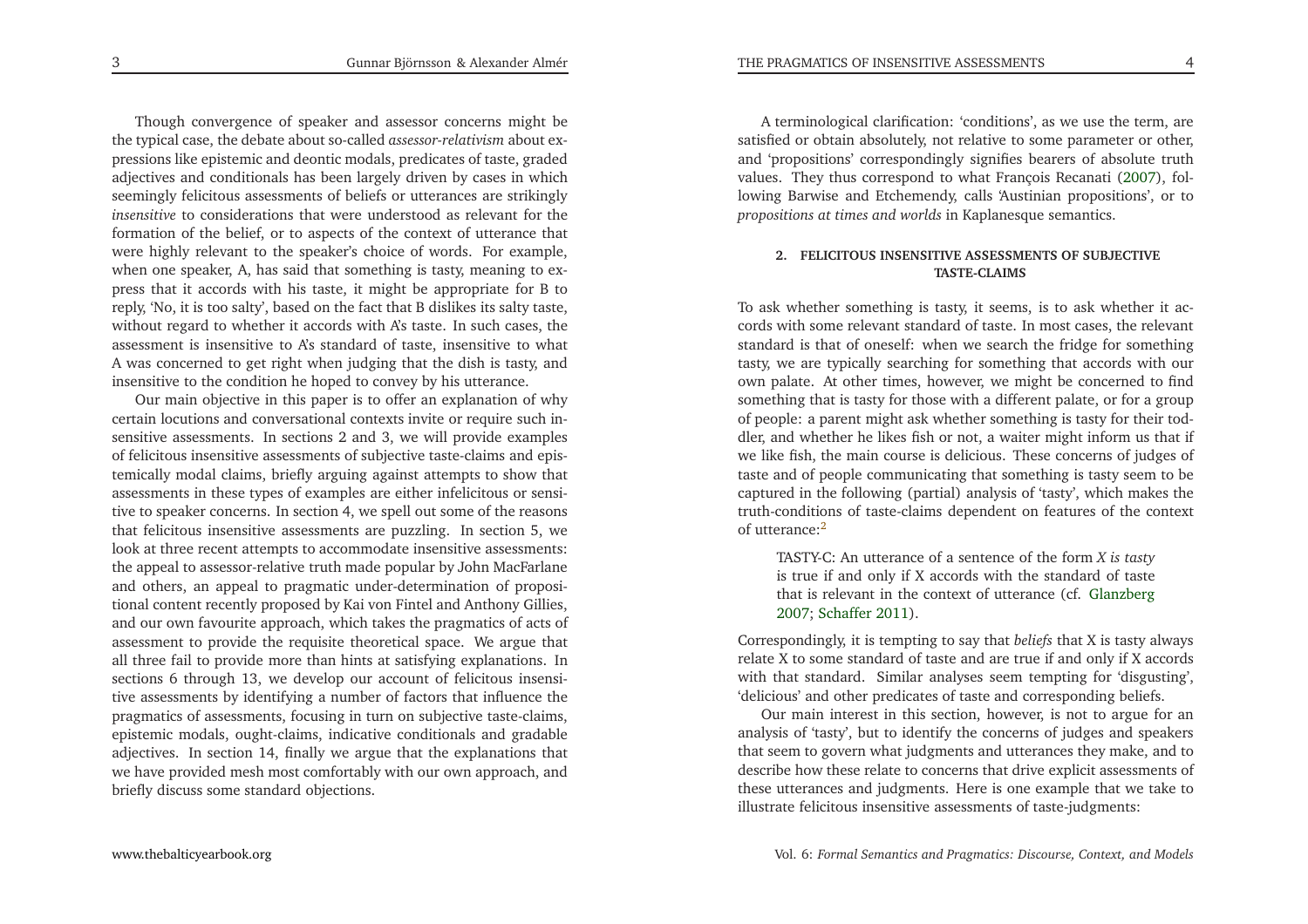*Fish Sticks:* At the family dining table, Eduardo has just had <sup>a</sup> secondserving of fish sticks. With his mouth stuffed, he happily exclaims:

(2) They are really tasty!

Here are three possible comments by his sister, Felicia:

- <span id="page-3-0"></span>(3) No, they are too bland. Can we <sup>p</sup>lease have the other kind nexttime?
- (4) Yes, they are super tasty. Can <sup>I</sup> have some more too?
- (5) ? Yes, you are right. But <sup>I</sup> don't like them; they are too bland.

The first two replies look natural, whereas the third seems defective, almost contradictory. However, it is natural to assume that Eduardo volunteered because he thought that the fish sticks would accord with *his* palate (not with the palates of other people), and it is natural to assume that he wanted to communicate this thought. It is also natural to assume that if Felicia uttered (3), the assessment that she expressed would be based on the fact that *she* found the fish sticks too bland. The seemingly felicitous assessment expressed by 'no' in (3) is thus insensitive to Eduardo's concerns. Moreover, it is natural to assume that the positive and seemingly felicitous assessment in (4) was based on whether the fish sticks accorded with Felicia's palate, not on whether it accorded with the palates of others. Similarly, the reason that 'yes' in (5) seems unnatural is that it is followed by Felicia's claim that she does not like the fish sticks; the fact that Eduardo most likely go<sup>t</sup> right what he hoped to ge<sup>t</sup> right does not seem to suppor<sup>t</sup> the affirmativeassessment.

Insensitive assessments about taste-judgments might also take the form of retractions. Looking at <sup>a</sup> film clip documenting the dinner conversation, the grown Eduardo who no longer fancies fish sticks might naturally comment on (2) by saying 'I take that back; <sup>I</sup> no longer fancy fish sticks', but would much less naturally say 'I was right, but <sup>I</sup> nolonger like fish sticks'.<sup>[3](#page-21-1)</sup>

It is worth mentioning that not all assessment <sup>p</sup>hrases seem equally suitable for insensitive assessments. Many would find the followingreactions to Eduardo's (2) inappropriate, unless said in jest:

(6) ? That's false. They are too bland.

(7) ? He is mistaken. They are too bland.

Later on, we will propose an explanation of the difference between (3)on the one hand and  $(6)$  and  $(7)$  on the other.<sup>[4](#page-21-2)</sup>

As we have noted, the existence of felicitous insensitive assessments is somewhat contentious. For example, Herman Cappelen and John Hawthorne [\(2009](#page-22-0): 110–111, 117–118, e.g.) argue that much of our sense that there is disagreement between people with different sensibilities concerning what is disgusting is based on <sup>a</sup> na?ve chauvinism: when we reflect sufficiently on various possible sources of error and explanations of our different sensibilities, we often see that the parties are not really in disagreement. But while it is true that there are elements of chauvinism involved in some perceived disagreements, we don't think that there need be any chauvinism involved in the sort of case we have looked at here.

<span id="page-3-1"></span>One might also sugges<sup>t</sup> that Eduardo meant his judgment to relate the fish sticks to some collectively embraced standard of taste rather than just his own. It is extremely <sup>p</sup>lausible that this is our concern when we make taste-judgments by way of recommending <sup>a</sup> restaurant or <sup>a</sup> course to others. If this were Eduardo's concern, and if his recommendation was directed at <sup>a</sup> group including Felicia, Felicia could sensitively reject Eduardo's claim based on the fact that she found them too bland. But this interpretation of *Fish Sticks* seems unnatural, and the example can be modified to rule it out. First, the example seems to work well in <sup>a</sup> context where Eduardo already knows that some or even all other family members dislike fish sticks. Second, if Felicia is understood as rejecting the collective claim in (3), her own claim that the<br>fish sticks are too bland segment playsibly relate to the same standard fish sticks are too bland cannot <sup>p</sup>lausibly relate to the same standard, as she has every reason to think that they are not bland by Eduardo's standard. Nevertheless, Eduardo could naturally respond to (3) with 'No, they are not bland at all. They're yummy!' At that point, we would again have an example of <sup>a</sup> felicitous insensitive assessment, this timein relation to 'too bland'.

<sup>A</sup> different kind of objection, pressed by Jonathan Schaffer [\(2011,](#page-23-3) §4.1), notes that if Felicia responds to Eduardo's (2) with

(8) No, they are not tasty. They are too bland.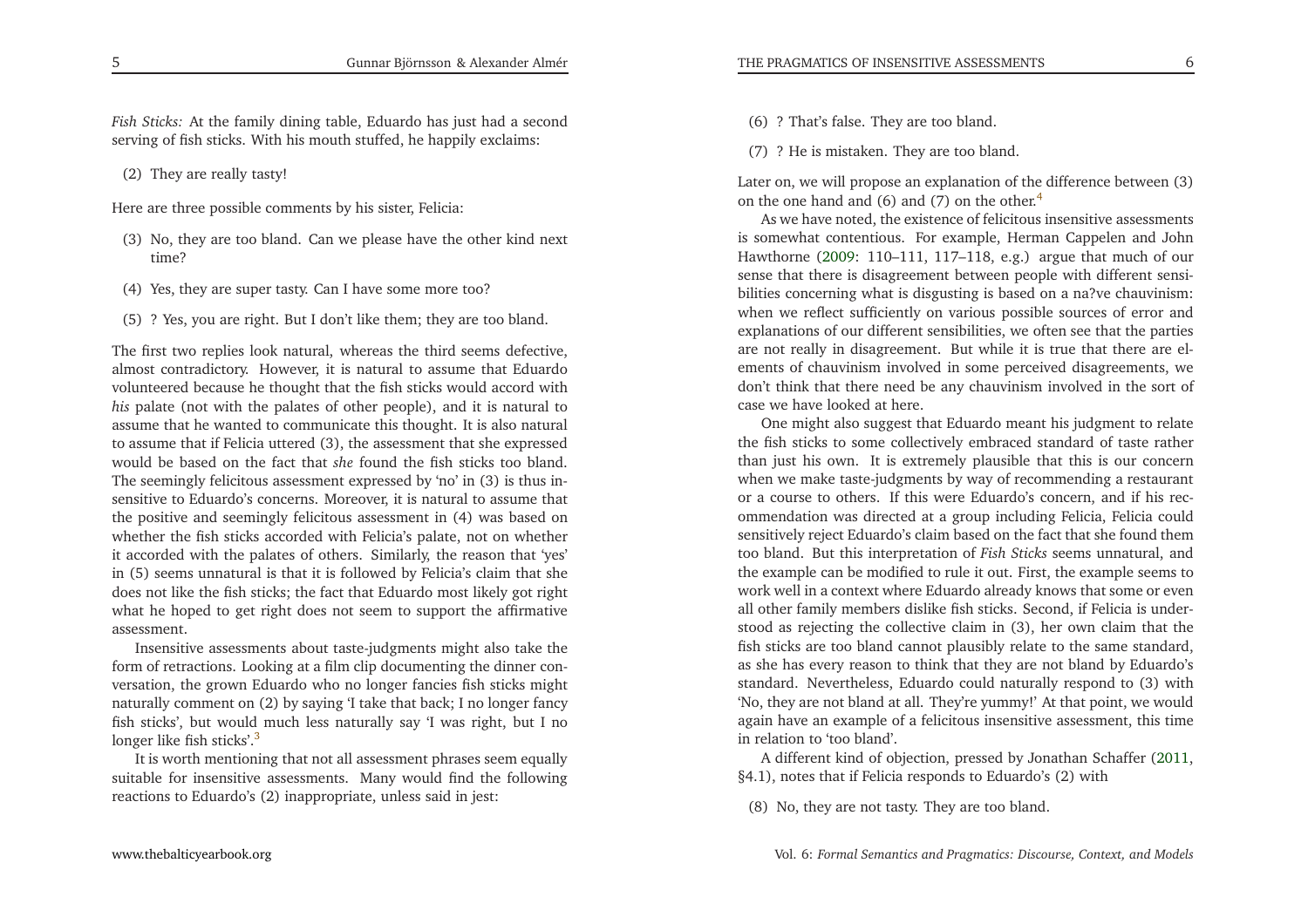#### Eduardo can retort

(9) <sup>I</sup> didn't say that you would like them. <sup>I</sup> just said that *<sup>I</sup>* like them.

But if Eduardo's retort is felicitous, that seems to reveal that Felicia's insensitive assessment is *in*felicitous. However, (9) seems considerably less natural as <sup>a</sup> response to (3), the point of which seems to be to express Felicia's subjective taste-judgment, perhaps in order to affect future purchases, than to (8), which is more naturally understood as directing criticism at Eduardo's judgment. This suggests that subtle pragmatic issues involving <sup>a</sup> wide range of parameters determine whether insensitive assessments are appropriate or not, but it does nothing to show that there are no felicitous insensitive assessments. (In section 9, we offer an explanation of why criticism or accusatory connotationsundermine insensitive assessments.)

#### <span id="page-4-1"></span>**3. FELICITOUS INSENSITIVE ASSESSMENTS OF EPISTEMIC MODALS**

In this section we turn to epistemic modals, and more specifically claims and judgments to the effect that something *might* be the case, and argue that they are subject to felicitous insensitive assessments, just liketaste-claims.

The central cognitive role of might-judgments seems to be to guide strategies under conditions of uncertainty. When we think that something might be the case, we are disposed to <sup>p</sup>lan for the contingency that it is indeed the case or to invest resources into finding out whether it is the case. Normally, such strategies are guided by what we can and cannot rule out <sup>g</sup>iven the information accessible to us at the time, and on most occasions that also seems to be what guides our mightjudgments: we take it that <sup>P</sup> might be the case insofar as we take <sup>P</sup> to be compatible with information accessible to us at the time (with different standards of accessibility in different contexts). When the gambler considers whether the next card might be an ace, she seems to be asking whether she knows anything that rules out that it is an ace or can gain access to such knowledge (within the rules of the game). Sometimes, though, our might-judgments relate to other bodies of information. On such occasions, they are sometimes expressed with ex<sup>p</sup>licit relativizers, as when we say that 'for all he knows, we might still

<span id="page-4-0"></span>be at the airport', but context can often make clear what the relevant body of information might be. Particularly interesting are cases where might-judgments relate to information possessed by some collective, perhaps made up by the speaker and her interlocutors. The following sort of analysis of might-claims seems to adequately capture the variety of concerns that we have when we want to convey judgments tothe effect that something might be the case:

THE PRAGMATICS OF INSENSITIVE ASSESSMENTS

MIGHT-C: An utterance of <sup>a</sup> sentence of the form *<sup>P</sup> might be the case* is true if and only if <sup>P</sup> is compatible with the body of information that is relevant in the context of utterance (cf. DeRose [1991](#page-22-1), [1998](#page-22-2); [Bach](#page-22-3) [2011](#page-22-3); [Schaffer](#page-23-3) [2011](#page-23-3); [Dowell](#page-22-4) [2011](#page-22-4)).<sup>[5](#page-21-3)</sup>

Again, if this is right it would seem equally <sup>p</sup>lausible that *beliefs* that *<sup>P</sup> might be the case* always relate to some body of information and aretrue if and only if <sup>P</sup> is compatible with that body.

Like our examples of felicitous insensitive assessments of tasteclaims, the following example involving might-claims is meant to be one where speaker intentions are publicly accessible and relevant towhat is at issue in the context:

*Lost Keys:* Beth, who came home from the grocery store only <sup>a</sup> few minutes ago, asks Alice whether she has seen Beth's keys. Alice, remembering that Beth forgot the keys in the car last week when shecame home from the store, answers:

(10) They might be in the car.

Beth in turn replies with either of the following:

(11) No, they can't be. <sup>I</sup> still had them when <sup>I</sup> came in.

(12) Yes, you are right. I'll go check.

Both Alice's answer and Beth's possible replies (11) and (12) seem natural enough. At the same time, reflection suggests that the assessments they expressed are insensitive to what Alice was concerned to ge<sup>t</sup> rightwhen replying to Beth's question. [6](#page-21-4)

It is natural to assume, we think, that Alice's ground for sayingwhat she said was that the keys being in the car was compatible with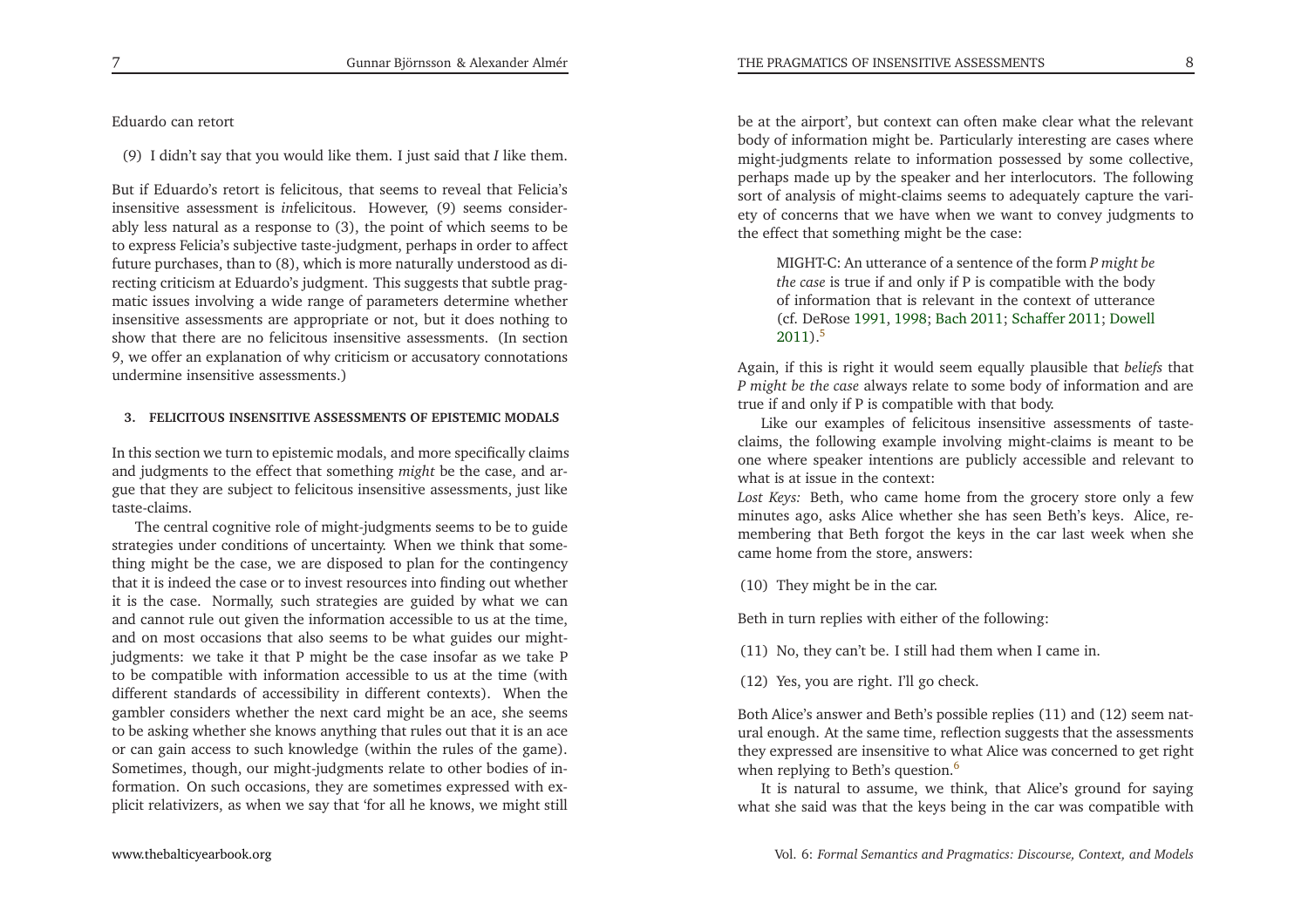THE PRAGMATICS OF INSENSITIVE ASSESSMENTS

<span id="page-5-0"></span>information readily available to *her* at the time. First, she would be warranted in thinking this. Since Beth had forgotten her keys in the car before, the keys being in the car was not ruled out by any impeccable habits of Beth's. Second, it seems unlikely that Alice would have any strong reason to either conclude or rule out that Beth remembered bringing the keys this time. Given these two conditions, it seems unlikely that Alice would be concerned to assert <sup>a</sup> proposition implying that Beth did not remember bringing the keys, such as the proposition that the keys being in the car is compatible with the set of information available to *either* Beth or Alice. This suggests that Alice's utterance of (10) was based on <sup>a</sup> 'solipsistic' body of information.

Given this solipsistic understanding of Alice's concerns in uttering (10), Beth is insensitive to these concerns if she accepts or rejects the utterance based on whether *she* herself has information ruling out that the keys are in the car. But this is exactly the sort of consideration that we naturally take to ground her assessments in (11) and (12) <sup>g</sup>iven the sentences following the assessments. Since both (11) and (12) seem natural, there appears to be felicitous insensitive assessments of might utterances. Conversely, some *sensitive* assessments of might utterances seem deeply problematic. Consider the following as <sup>a</sup> reply to (10):

(13) ? You're right. But <sup>I</sup> still had them when <sup>I</sup> came in.

Here, there seems to be <sup>a</sup> strong conflict between the conjuncts of (13). But the two conjuncts would seem to be reconciled if we understood 'you're right' as assessing whether the keys being in the car is compatible with Alice's information. Apparently, then, we not only find the insensitive assessments natural; we *resist* the sensitive assessment evenat the price of attributing contents with troubling internal conflicts.

The attribution of insensitive assessments in this sort of case is not uncontroversial. The most powerful challenge comes from <sup>a</sup> forthcoming paper by Janice Dowell, where she looks at <sup>a</sup> wide range of cases seemingly involving insensitive assessments, including one similar to *Lost Keys*.[7](#page-21-5) Contrary to what we have said, she suggests that people would naturally take the person asked about the whereabouts of the keys (here: Alice) to make her might-claim relative to the set of propositions that are known by either of the parties involved in the conversation, not just information available to that person, because such <sup>a</sup> 'communal' claim would contribute more to the search than would the solipsistic one. Dowell's hypothesis, then, is that we understand (10) as saying that the keys being in the car is compatible with what is knownby either Alice or Beth.

Apart from the suggestion that such <sup>a</sup> communal claim would contribute more towards the purpose of the conversation and would make good sense of both Beth's possible replies, two other observations might seem to suppor<sup>t</sup> this hypothesis. They emerge if we compare (10) with another reply Alice can <sup>g</sup>ive if she has no information about whetherBeth knows whether she brought the keys into the apartment:

(14) Could they be in the car?

Which utterance should Alice make? *When comparing (10) and (14)*, we share what according to Dowell is the majority intuition, namely that (14) is preferable and that (10) now seems unwarranted. These intuitions make sense on the assumption that both (10) and (14) are understood as concerned with non-solipsistic epistemic possibilities, relating to <sup>a</sup> body of information that includes information available toBeth, not just information available to Alice.

Dowell's challenge is <sup>a</sup> worthy one, but we nevertheless think that the natural initial interpretation of the case takes Alice to have solipsistic concerns, and takes Beth to accep<sup>t</sup> or reject Alice's claim based on information going beyond those concerns. We have three reasons forthinking this:

 First, there seem to be strong independent reasons not to think that interpretations of (10) made prior to comparisons with (14) are communal. Suppose that after Beth made clear that she was lookingfor her keys, Alice contributed the following:

(15) Given the information we have now, we can't rule out that they'rein the car.

(15) *immediately* raises concerns about warrant in <sup>a</sup> way that (10) does not. This strongly suggests that (10) is not understood as <sup>a</sup> communal claim. Moreover, consider the following dialogue, set in the same situation as *Lost keys*, with (10) reproduced as (17):

(16) Beth: <sup>I</sup> seem to have lost my keys.

(17) Alice: They might be in the car.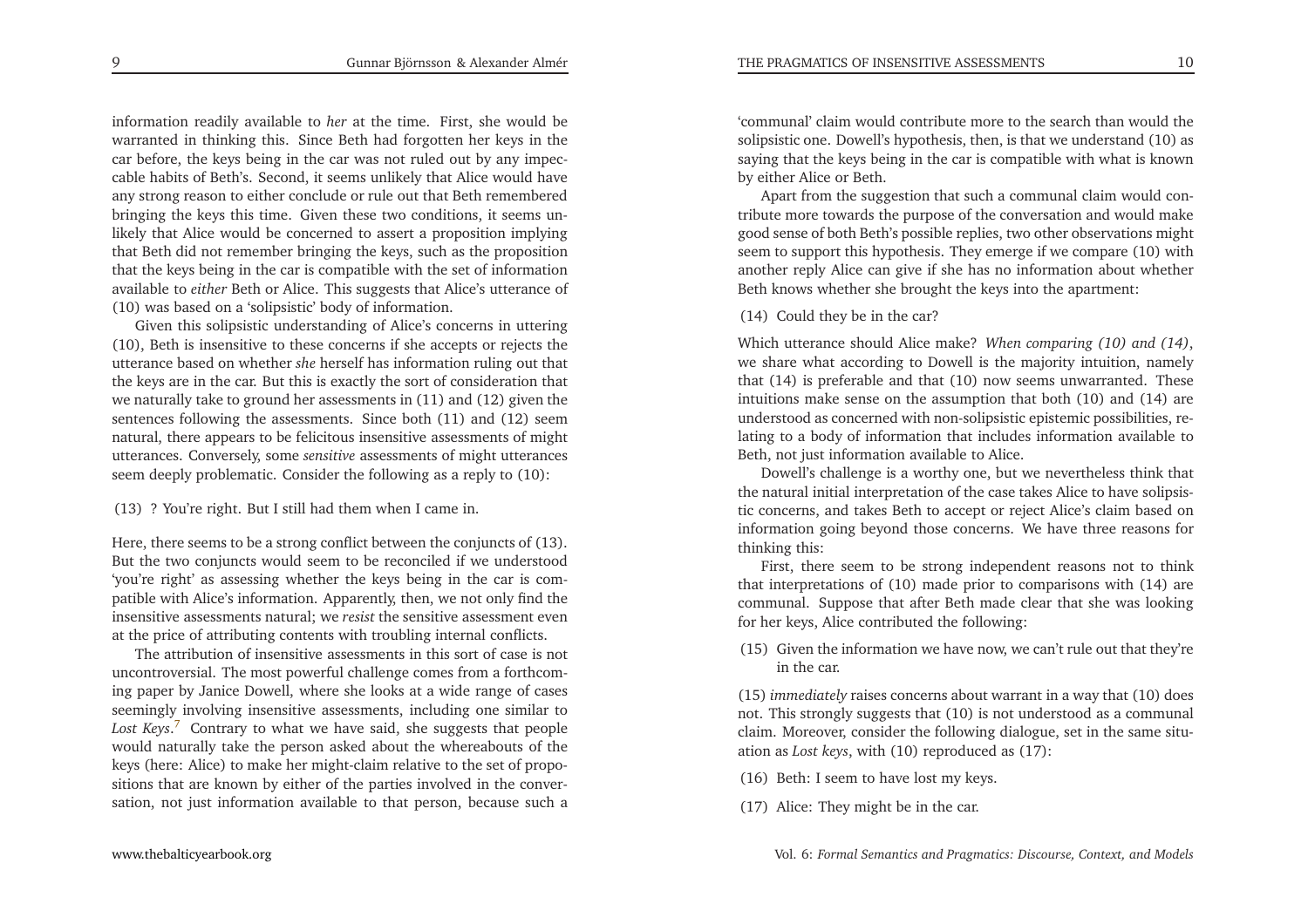- (18) Beth: No, <sup>I</sup> distinctly remember having them when <sup>I</sup> came in. Why did you say that without asking me?
- (19) Alice: Look, <sup>I</sup> only said they *might be* there—and they might have been. *Sheesh*![8](#page-21-6)

Here, Beth's final question seems off the mark, but it would not have been if (17) had been taken to express <sup>a</sup> communal claim, nor as <sup>a</sup> follow-up on (15). This again suggests that we do not naturally take(10) to express <sup>a</sup> communal claim.

Second, in contributing to <sup>a</sup> collective search, <sup>a</sup> speaker might be perfectly cooperative in conveying that <sup>a</sup> certain possibility is compatible with *her own* information. If the possibility happens to be equally compatible with what others know, they can add that information; if it is not, they have the opportunity to help the speaker prune her epistemic possibilities. At the same time, it is of course true that if one is warranted in asserting that the possibility is compatible with the knowledge of all involved, this would be more helpful. However, since it is fairly obvious that Alice would not be warranted in making the stronger claim—as witnessed by concerns raised by (15)—the assumption that she is cooperative should only push us towards the communal interpretation if we have some strong and obvious reason to think that she *would* make an obviously unwarranted claim. But *Lost Keys* does not <sup>g</sup>ive us any such reason.

<span id="page-6-2"></span>Third, we think that neither the preference for the interrogative (14) ('Could they be in the car?') over (10) ('They might be in the car'), nor the intuition that (10) is unwarranted that seems to be triggered by the comparison with (14), indicates that Alice is *initially* understood as concerned to express <sup>a</sup> communal proposition. Instead, the introduction of (14) implicitly presents Alice as consciously aware of the possibility that Beth might know whether she brought the keys from the car, and such awareness would make the interrogative preferable and the utterance of (10) unwarranted.

To see this, notice first that the question contributes *more* to the project of finding the keys than would <sup>a</sup> solipsistic might-judgment. Expressing the solipsistic might-judgment would (a) raise the possibility that the keys are in the car and (b) convey that Alice lacks information that rules it out. However, *asking* Beth whether the keys might be in thecar would also do both (a) and (b), but would additionally (c) express

<span id="page-6-1"></span><span id="page-6-0"></span>recognition of the fact that Beth might be in an epistemically superior position relative to this possibility, thus contributing in one more waytowards the goal at hand.<sup>[9](#page-21-7)</sup> In a choice between the two locutions, a cooperative speaker will thus choose the interrogative. On the other hand, the richer contribution of the interrogative also demands more processing on the par<sup>t</sup> of the speaker: in particular, it demands <sup>a</sup> more definite view of the relative epistemic access that the parties have to the possibility in question and to possible informational bases. The suggestion, then, is this: when we first consider *Lost Keys*, we attribute <sup>a</sup> solipsistic concern to Alice. In doing so, we are not assuming that she has paid much attention to her and Beth's relative epistemic access: we just see her presenting <sup>a</sup> possibility as compatible with what she knows. When we are subsequently asked to compare (10) and (14), however, we are thereby introduced to <sup>a</sup> perspective where Alice pays attention to the fact that Beth might have more relevant information. Now the question seems much more appropriate than the claim (depending, asalways, on prosody and other details on the context).

This leaves the question of why the introduction of the question leads many to feel not only that (10) is inappropriate, but also that it is unwarranted. The explanation, we think, is quite simple: Since making the solipsistic claim might be inappropriate <sup>g</sup>iven the awareness of Beth's epistemic position—the question would be preferable—what we are considering when asking whether Alice might be warranted in uttering (10) is now indeed whether she would be warranted in making the communal claim. Since she lacks such warrant, (10) now strikes us as unwarranted. If this explanation is correct, however, this intuition, or the intuition that (14) is preferable, does not indicate that the *initial* interpretation of *Lost Keys* is communal.

All told, then, we think that the natural interpretation of Alice's concerns in making and expressing the might-judgment by uttering (10) takes these concerns to relate to <sup>a</sup> solipsistic body of information, not one including information possessed exclusively by Beth. Since both (11) and (12) were natural replies, expressions of might-judgmentsseem to be subject to felicitous insensitive assessments.<sup>[10](#page-21-8)</sup>

As with assessments of taste-judgments, some assessment <sup>p</sup>hrases go less well with insensitive assessments [\(Egan](#page-22-5) [2007](#page-22-5), 4n). When Alicesuggests that the keys might be in the car, the following replies would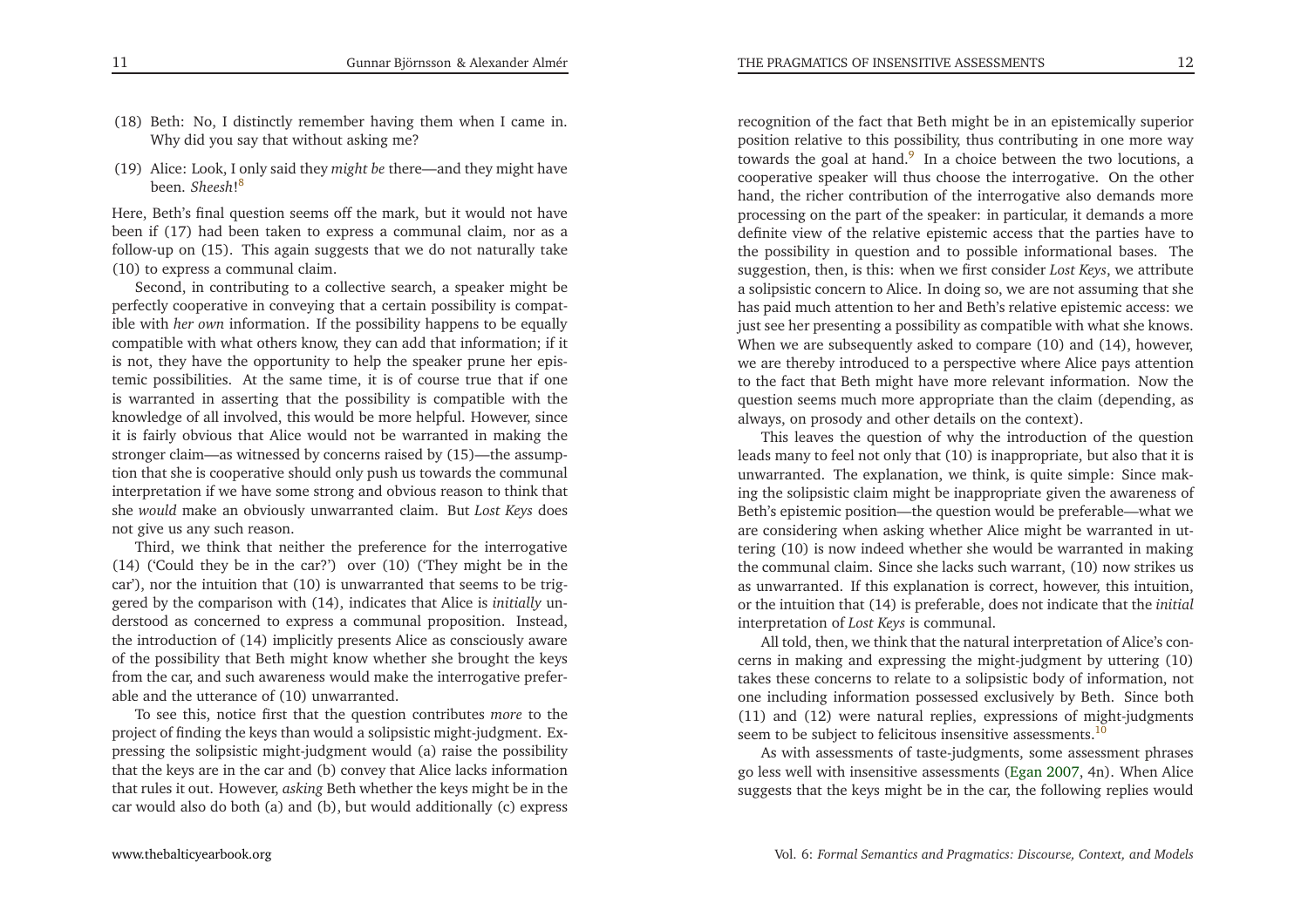seem decidedly uncooperative:

(20) That's not true / That's false / You're mistaken. <sup>I</sup> still had themwhen <sup>I</sup> came in.

We later attempt an explanation of the difference in reactions to theseand to (11).

## <span id="page-7-1"></span><span id="page-7-0"></span>**4. THE PUZZLE OF APPARENTLY FELICITOUS INSENSITIVEASSESSMENTS**

Thus far, we have argued that there are felicitous insensitive assessments of taste- and might-claims. However, their existence is puzzling in <sup>a</sup> number of ways. They depart from what seems to be the norm for assessments, namely the sort of coincidence in speaker and assessor interests illustrated by how we approach Xena's telling Zac that 'They live in the first big building to the right of the cathedral.' It would seem thoroughly misplaced to accep<sup>t</sup> or reject Xena's utterance on the ground that some people that *we* have in mind live to the left of <sup>a</sup> cathedral *we* have in mind as seen from <sup>a</sup> direction *we* have in mind, unless those were the people, the cathedral, and the perspective Xena had in mind or could reasonably be taken to have in mind when addressingZac.<sup>[11](#page-21-9)</sup> But apparently such shifts are possible or even mandatory when it comes to 'tasty' or 'might', at least in certain contexts. The questionis why.

Insensitive assessments are also psychologically puzzling. To attribute <sup>a</sup> sincere assertion to <sup>a</sup> person, one needs to grasp what proposition the person was asserting and expressing the acceptance of: one will thus already have *that* proposition readily available for assessment. (When Beth takes Alice to think that the keys might be in the car, we can assume that Beth understands that it is based on solipsistic considerations, and when Felicia takes Eduardo to think that fish sticks are tasty, we can assume that she understands that his thought relates to his standard of taste.) Moreover, since the proposition in question is one that the speaker takes to be true and wants to communicate, assessing whether it is in fact true would seem to be of interest for any cooperative addressee. In fact, it would seem to require <sup>a</sup> mental effort *not* to assess whether <sup>a</sup> proposition is true once it is represented beforeone's mind, as it were. $12$ 

Finally, the puzzle has <sup>a</sup> social or normative aspect. If Eduardo is concerned to express that the fish sticks are <sup>p</sup>leasing to *his* palate, how can it be *fair* of Felicia to assess his utterance based on *her* palate? And if Alice was concerned to express that the keys being in the car was compatible with information accessible to her, how can it be fair of Beth to assess Alice's utterance based on compatibility with informationgoing beyond that?

 The main contribution of this paper is an attempt to begin answering such questions, explaining why certain kinds of expressions and judgments invite insensitive assessments, and explaining why such assessments are psychologically and conversationally appropriate and sometimes required. First, however, we shall briefly note the relation between this issue and the debate about assessor-relativism, where seemingly felicitous assessments have been taken to call for some radical changes in <sup>p</sup>hilosophical semantics. We think that the question of insensitive assessment is of independent interest, but we shall argue that one of the upshots of the explanation proposed here is that insensitive assessment <sup>g</sup>ives us no reason to <sup>g</sup>ive up standard contextualist accounts in favour of an assessor-relative semantics, or non-standardforms of contextualism.

#### **5. ASSESSOR-RELATIVISM, CLOUDY CONTEXTUALISM ANDC-ASSESSMENT**

We have said that in light of the sort of concerns people have when deciding whether something is tasty or might be the case and when expressing such judgments using 'tasty' and 'might', the following sortsof analyses seem tempting:

TASTY-C: An utterance of <sup>a</sup> sentence of the form *<sup>X</sup> is tasty* is true if and only if <sup>X</sup> accords with the standard of tastethat is relevant in the context of utterance.

MIGHT-C: An utterance of <sup>a</sup> sentence of the form *<sup>P</sup> might be the case* is true if and only if <sup>P</sup> is compatible with the bodyof information that is relevant in the context of utterance.

But the existence of felicitous insensitive assessments make troublefor these analyses <sup>g</sup>iven something like the following natural-sounding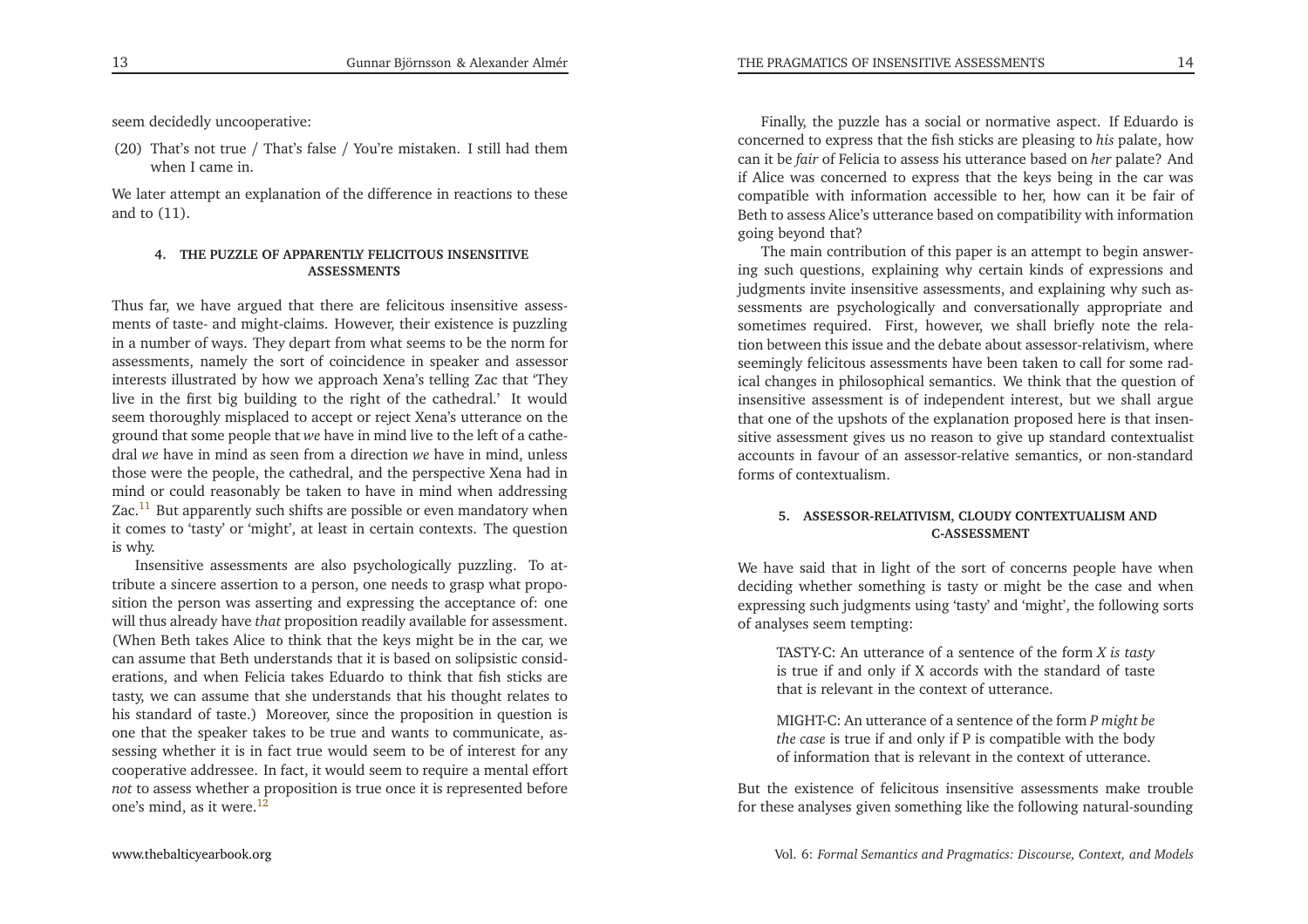standard principle of assessment:

<span id="page-8-0"></span>S-ASSESSMENT: When we assess assertive utterances or judgments using various assessment <sup>p</sup>hrases, we normally (barring confusion, misunderstanding, lack of cooperation, etc) assess the satisfaction of their truth-conditions.

<span id="page-8-1"></span>The problem is that in the cases of felicitous insensitive assessments that we have looked at, the assessments have *not* seemed to relate to the standards of taste or bodies of information that were relevant in the context of utterance, but rather to those relevant to the assessor, or relevant in the context of assessment.

To accommodate felicitous insensitive assessments of judgments of taste or epistemic modals within the constraints <sup>g</sup>iven by S-ASSESSMENT, it thus seems that the truth-conditions of the sentences need to depend, somehow, on the assessor, or his standard of taste or accessible body of information. Consequently, <sup>a</sup> number of authors [\(MacFarlane](#page-23-4) [2011](#page-23-4); [Egan](#page-22-5) [2007](#page-22-5); [Egan](#page-23-5) et al. [2005](#page-23-5); [Lasersohn](#page-23-6) [2005](#page-23-6); [Stephenson](#page-23-7) [2007](#page-23-7); e.g.) have proposed analyses according to which the truth of claims of the form *<sup>P</sup> might be the case* or *<sup>X</sup> is tasty* is relative to *contexts of assessment*. This allows for the following assessor-relativisticalternative to MIGHT-C and TASTY-C:

TASTY-R: An utterance of <sup>a</sup> sentence of the form *<sup>X</sup> is tasty* is true relative to <sup>a</sup> context of assessment if and only if <sup>X</sup> accords with the standard of taste of that context. (cf. [Lasersohn](#page-23-6) [2005](#page-23-6); [Stephenson](#page-23-7) [2007](#page-23-7); [MacFarlane](#page-23-8) [ms](#page-23-8)).

MIGHT-R: An utterance of <sup>a</sup> sentence of the form *<sup>P</sup> might be the case* is true relative to <sup>a</sup> context of assessment if and only if <sup>P</sup> is compatible with the information available in that context (cf. [MacFarlane](#page-23-4) [2011](#page-23-4); [Egan](#page-22-5) [2007](#page-22-5); [Stephenson](#page-23-7) $2007$ <sup>[13](#page-21-11)</sup>

These analyses seem to straightforwardly account for insensitive assessments, <sup>g</sup>iven S-ASSESSMENT and <sup>g</sup>iven the assumption that, by default, assessors assess truth-values relative to *their* standards of taste or available information.<sup>[14](#page-21-12)</sup> Beth is correct to reject Alice's utterance

*that the keys might be in the car* by uttering (11), since she has more information available in her context, and she would be wrong to accep<sup>t</sup> Alice's utterance <sup>g</sup>iven that information (as revealed by the infelicity of (13)). Alice, on the other hand, was correct to accep<sup>t</sup> her own utterance <sup>g</sup>iven the information available to her at the time. (Felicia's assessments of Eduardo's taste-claim can obviously be handled in thesame way, mutatis mutandis.)

 Though assessor-relativism might help us reconcile insensitive assessments with S-ASSESSMENT, it does little in itself to *explain* the <sup>p</sup>henomenon of felicitous insensitive assessments. Saying that it is par<sup>t</sup> of the semantics of expressions like 'tasty' and 'might' that they contribute to assessor-relative truth-conditions deepens the puzzle rather than solves it: if insensitive assessments are puzzling in the first <sup>p</sup>lace, it is even more puzzling that they would become mandated by the conventional meaning of certain expressions.[15](#page-21-13)

<span id="page-8-2"></span>In an attem[p](#page-23-9)t to shed light on this issue, John MacFarlane (Mac-Farlane [2007](#page-23-9), 29–30) suggests that some expressions have an assessorrelative semantics to allow for disagreement in areas where there is no objective fact of the matter. We have an interest in sharing standards of taste and epistemic states with those around us, and insensitive assessments, he suggests, might serve the purpose of fostering controversy, thereby prompting coordination of subjective attitudes. But though an interest in coordinating attitudes might indeed be par<sup>t</sup> of the explanation of why there are felicitous insensitive assessments, this does nomore than hint at possible explanations. For one, there seem to be<br>significant differences haturen matters of tests and enistensis matters significant differences between matters of taste and epistemic matters as to why coordination matters and how it is <sup>p</sup>lausibly achieved. In the case of taste-judgments, it seems that much pressure towards coordination is primarily <sup>a</sup> matter of social or group pressure, whereas in the case of coordination of might-judgments, it seems to be primarily information-driven. Moreover, unless assessment-relative semantics is more suited for prompting coordination than is standard utterancerelative semantics, this explanation does not even ge<sup>t</sup> off the ground. But it is not clear why the relevant social pressures and the relevant exchange of information could not operate without insensitive assessments. Why couldn't coordinative pressures work as well if 'tasty' operated like 'tall', allowing replies involving *sensitive* assessments such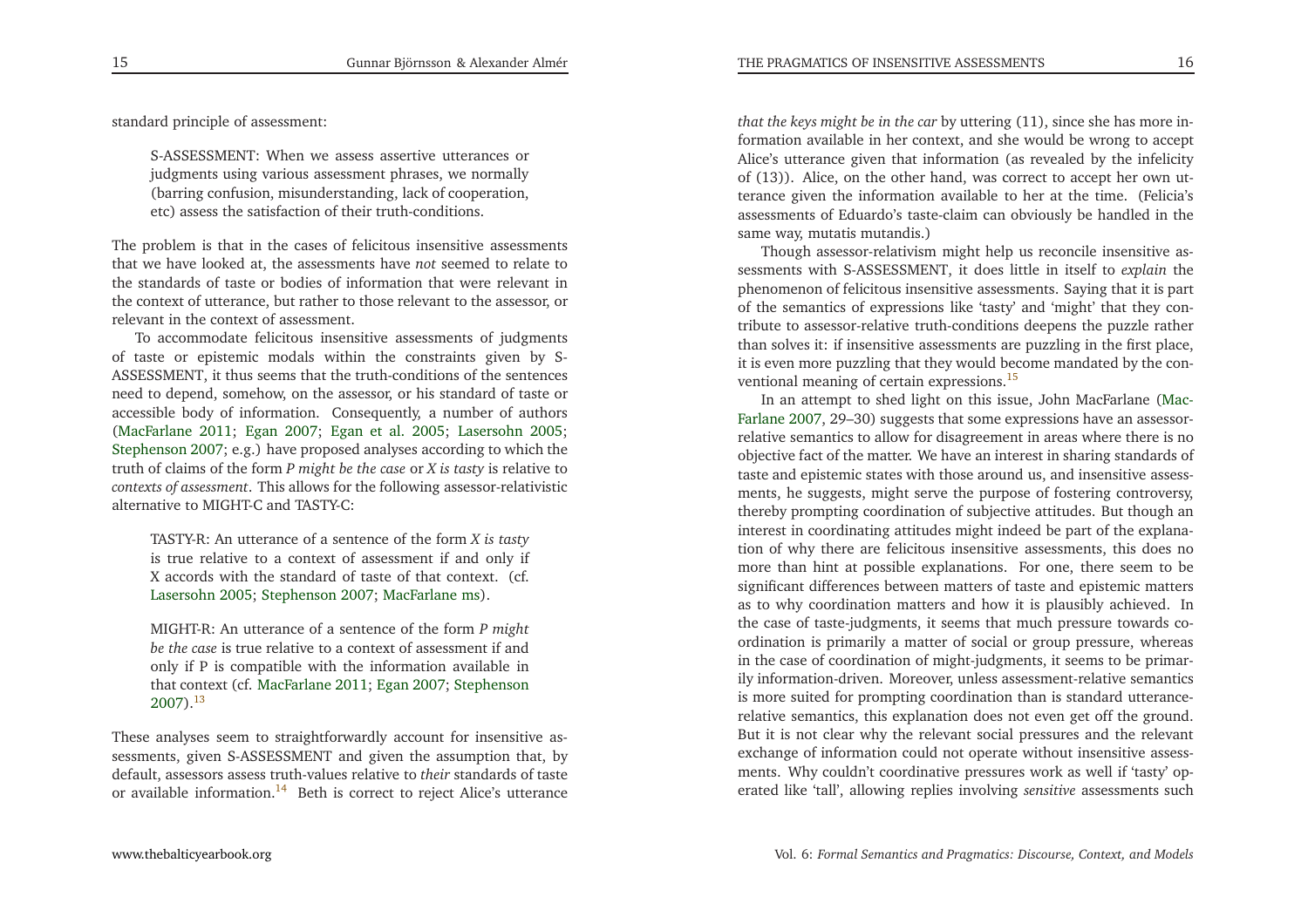as 'yes, and they are tasty for me too' or 'yes, but they are disgusting by my standards'? (Compare: A: 'John is tall.' B: 'Yes, and tall for <sup>a</sup> basket ball <sup>p</sup>layer too' or 'yes, but he is short for basket ball <sup>p</sup>layer.') And why couldn't the exchange of information leading us to revise our epistemic perspectives work as well with <sup>a</sup> semantics similarly allowing Beth to felicitously reply to Alice's 'the keys might be in the car' with 'yes, but they can't be there', with 'can't' relating to informationavailable to Beth, or to either Alice or Beth?

 Supposing that assessor-relativism could be supplied with <sup>a</sup> credible explanation of why some locutions contribute to assessor-relative truth-conditions, <sup>a</sup> remaining worry about the assessor-relativistic strategy is that it requires <sup>a</sup> radical revision of standard truth-conditional semantics according to which truth-conditions of sentences are determined in contexts of utterance. Partly because of these worries, Kai von Fintel and Anthony Gillies [\(2011](#page-23-10)) have proposed what they take to be <sup>a</sup> less revolutionary way to accommodate insensitive assessments of might-utterances. Their suggestion is that such utterances have indeterminate contexts, underdetermined by facts about the conversation thus far and thus falling short of determining one set of truthconditions for the sentence. Instead, these utterances 'put in <sup>p</sup>lay' <sup>a</sup> 'cloud' of determinate contexts and <sup>a</sup> corresponding set of propositions (with non-relative truth-conditions). Furthermore, von Fintel and Gillies suggest, speakers are justified in uttering might-sentences if they are justified in asserting one of the propositions in that set. Since Alice is justified in asserting that the keys being in the car is compatible with what she knows and since this proposition is one of those pu<sup>t</sup> in <sup>p</sup>lay as she utters 'They might be in the car,' her utterance is justified. The hearer, in turn, can confirm (deny) the utterance if she can confirm (deny) the strongest of the propositions in the set that she is also in <sup>a</sup> position to deem either true or false. Why the strongest? Because this is what will prove must useful in furthering the goal of the conversation. In the case of Alice and Beth, that goal is to find the keys, and more specifically, after Alice's utterance, to determine whether they are in the car. For this purpose, it would be most helpful to make known the truth-value of the proposition that *the keys being in the car is compatible with the aggregate of information accessible to either Beth or Alice*. That proposition, von Fintel and Gillies suggest, is also among those pu<sup>t</sup> in

<sup>p</sup>lay by Alice's utterance, and after Alice's utterance, it is something that Beth is arguably in <sup>a</sup> position to confirm or deny (confirm if hermemory does not exclude it; deny if it does).

Like assessor-relativism, 'cloudy' contextualism might help us reconcile insensitive assessments with S-ASSESSMENT by changing the way we think about truth-conditions of utterances, but like assessorrelativism it does little to *explain* the <sup>p</sup>henomenon of felicitous insensitive assessments. As von Fintel and Gillies stress, indeterminacy in what is expressed by utterances is not <sup>a</sup> surprising <sup>p</sup>henomenon, but other things in their account call for explanations. Why does the speaker only need to be justified in asserting the weakest of the propositions that are pu<sup>t</sup> in <sup>p</sup>lay? Why should the speaker be taken to have pu<sup>t</sup> in <sup>p</sup>lay propositions that she was clearly not warranted in asserting? Shouldn't charity rule out those readings? And why is the assessor justified in assessing <sup>a</sup> proposition that the speaker cannot charitably be taken to have asserted? There seems to be no attempt to answer the first three questions and the answer we are offered to the last question is merely the suggestion that the purpose of the conversation makes it more relevant to assess the truth-value of the communal might-proposition, than to assess the truth-value of the solipsistic might-proposition Alice was warranted in asserting. Now, we do think that this particular suggestion points in the right direction, and it is compatible with the explanation that we develop in coming sections. But in itself it hardly even begins to explain the <sup>p</sup>henomena of felicitous insensitive assessments. Suppose that as Alice and Beth are looking for the keys, Alice calls from one of the two rooms of the apartment:

#### (21) They are not in here!

There are contexts in which this sentence would be used to express the proposition that the keys are not *in Alice's room*, and contexts in which it would be used to express the proposition that the keys are not *in the apartment*. Suppose that it is indeterminate what this context is: it is not publicly manifest which proposition Alice meant, or which was conversationally required. Suppose also that Beth has just found the keys in her room and that she is thus in <sup>a</sup> position to reject the stronger of these propositions. As far as von Fintel and Gillies' account goes, weshould thus expec<sup>t</sup> the following reply to (21) to be felicitous: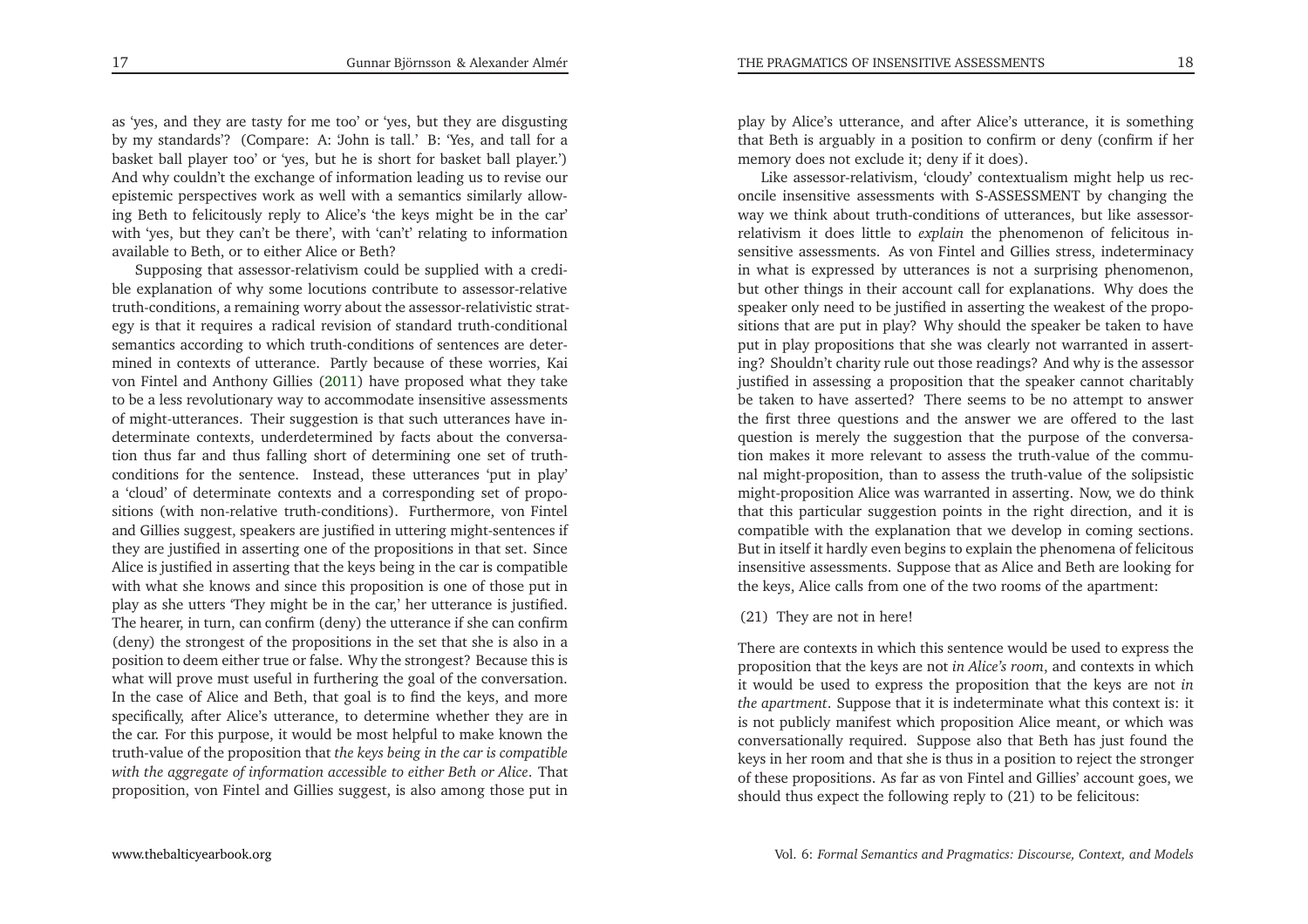(22) ? On the contrary, <sup>I</sup> just found them in this room.

The fact that it is clearly infelicitous does not in any way show that von Fintel and Gillies' account is mistaken, as they can add further constraints or deny that (21) puts in <sup>p</sup>lay the proposition that the keys are not in the apartment. But further constraints would be needed, or an account of when utterances pu<sup>t</sup> propositions in <sup>p</sup>lay that speakersare not in <sup>a</sup> position to assert.

Finally, it is unclear whether the 'cloudy' strategy can accommodate the relevant cases. It requires that context or publicly manifested speaker intentions *leave open* that the proposition targeted by felicitous insensitive assessments was expressed by the utterance. However, we have argued that it is publicly manifest that Alice's utterance of 'They might be in the car' does *not* express <sup>a</sup> communal might-claim. Moreover, even if our conclusion about that case is controversial, the requirement of openness is clearly violated in the case of taste-claims: it is obvious that Eduardo did not intend to assert <sup>a</sup> proposition im<sup>p</sup>lying that the fish sticks accord with Felicia's standard of taste when he uttered 'They are really tasty'. At least, then, it is doubtful that the'cloudy' strategy would generalize beyond epistemic modals.

Our own strategy for approaching the problem of felicitous insensitive assessments, outlined in Almér & [Björnsson](#page-22-6) [\(2009](#page-22-6)), is instead to reject S-ASSESSMENT, and substitute for it <sup>a</sup> version that takes the conditions whose satisfaction is assessed when we assess utterances todepend on the context of assessment:

<span id="page-10-1"></span>C-ASSESSMENT: When we assess assertive utterances using various assessment <sup>p</sup>hrases, we normally, (barring confusion, misunderstanding, etc) assess the satisfaction of the conditions that are made most immediately salient by theutterances *as we assess them*.

In most cases, the truth-conditions of utterances are indeed made most salient, but in cases allowing for felicitous insensitive assessments, thinking about the utterance in the context of assessment makes some other conditions more salient than the truth-conditions of the utterance. When Felicia assesses Eduardo's utterance of 'fish sticks are tasty', the condition made most salient by Eduardo's utterance is that fish sticks accordwith *Felicia's* palate; when Beth assesses Alice's assertoric utterance of

'the keys might be in the car', the condition made most salient by her utterance in Beth's context of assessment is the condition that the key's being in the car is compatible with the aggregate of information hadby either Alice or Beth, or perhaps just that had by Beth.<sup>[16](#page-21-14)</sup>

The suggestion that we can felicitously assess an utterance as true or false without assessing the truth-conditions of that utterance might seem incoherent. But this incoherence goes away once we distinguish between the truth-conditions that do serious work in semantic theory and everyday assessments of truth and falsity that, everyone should agree, might be governed by considerations pulling in <sup>a</sup> different direction than the semanticist's theoretical needs. As semanticists, we should say that Eduardo's utterance of 'fish sticks are tasty' is true, or expresses <sup>a</sup> proposition that is true, if and only if the fish sticks accord with his palate, because this makes best sense of the production and successful uptake of the utterance, capturing the conditions that governed Eduardo's judgment and choice of words as well as conditions involved in hearers' understanding of the utterance. But Felicia's assessment, we want to argue, is not an attempt to contribute to semantic theory, and is governed by pragmatic considerations in the light of which the utterance makes <sup>a</sup> different condition salient.

<span id="page-10-0"></span>Another worry about the intelligibility of C-ASSESSMENT stems from the fact that the existence of <sup>a</sup> semantic assessment already presupposes an object of assessment, i.e. <sup>a</sup> condition the satisfaction of which is being assessed. Consequently, there can be no assessment before there is such an object, and thus no <sup>p</sup>lace for the assessmentto be part of what pragmatically determines that object.<sup>[17](#page-21-15)</sup> However, what can be determined pragmatically is whether an utterance will be understood as the *conversational target* of an assessment directed at certain satisfaction conditions. Eduardo's utterance ('They are really tasty!) prompts Felicia to assess the condition that fish sticks accord with Felicia's taste, and this assessment is intuitively understood as targeting Eduardo's utterance because this condition is the one made most immediately salient by the utterance when Felicia is making the assessment. Because of this, she can naturally express the assessment as an assessment of the utterance, uttering 'No, they are too bland' as <sup>a</sup> direct response.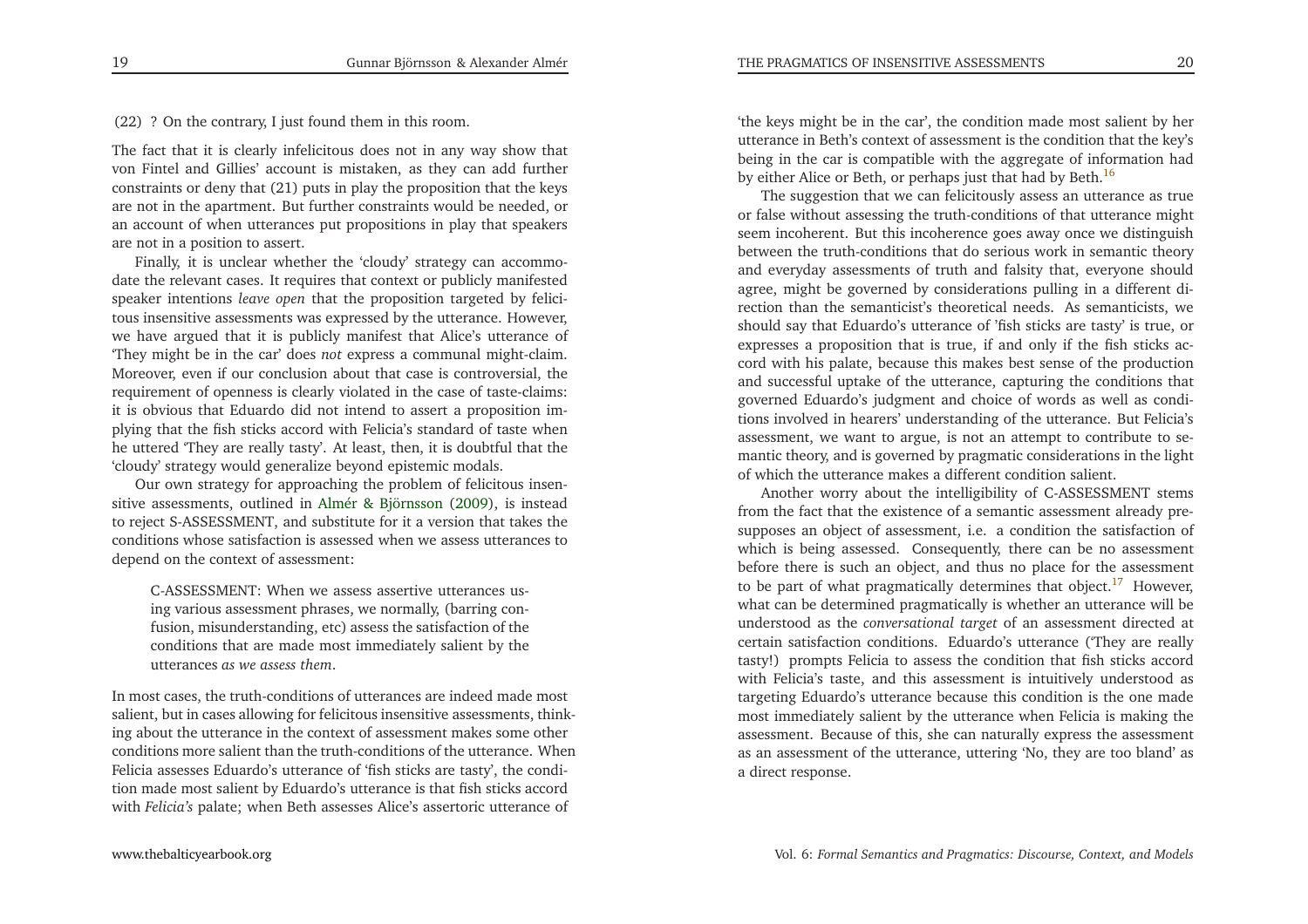<span id="page-11-1"></span>Finally, it might also seem that the appeal to C-ASSESSMENT immediately runs foul of cases where the target of felicitous insensitive assessments are fixed not just by being the preceding utterance, but with the help of definite descriptions such as 'what he said' and 'theproposition he asserted':

- (23) Eduardo: The fish sticks are very tasty!
- (24) Felicia: What he said is true. They are fantastic!
- (25) Felicia: The proposition he asserted is true. They are fantastic!

The most obvious problem with this objection is that the referent of 'what he said' is equally affected by pragmatic considerations. It is well known that the expression can <sup>p</sup>ick out, at the very least, the words used, the 'literal' meaning of the sentence, and the speaker meaning of the utterance. As long as 'what he said' in (24) does not <sup>p</sup>ick out the proposition expressed by Eduardo in (23), the felicity of (24) provides no direct problem for an account resting on C-ASSESSMENT. 'The proposition he asserted', on the other hand, is technical jargon, unlikely to <sup>p</sup>ick out anything determinate outside of semantic theory and thus unsuitable for eliciting theoretically unbiased linguistic intuitions. Moreover, even if either of these expressions managed to <sup>p</sup>ick out the proposition asserted by Eduardo, the predication of truth might itself be <sup>a</sup> matter of metonymy, attributing truth to <sup>a</sup> proposition suitably related to the proposition <sup>p</sup>icked out by the expression, just as 'I'm parked out back' attributes *being parked out back* to an entity suitably related to the speaker (though the former case would be much more subtle, as the two propositions are much more similar than <sup>a</sup> car andits owner).

Of course, for an appeal to pragmatic considerations to help us explain felicitous insensitive assessments, we need to say something substantial about what those pragmatic considerations are, just as the appeal to assessor-relative truth-conditions or clouds of propositions pu<sup>t</sup> in <sup>p</sup>lay by utterances tells us little without explanations that remain to be supplied. In whatever way one wants to accommodate felicitous insensitive assessments, one needs further explanatory work, and one needs to be able to explain why certain locutions and conversational contexts invite or demand these assessments. In what follows,

we will supply pragmatic explanations that are easily combined withC-ASSESSMENT.<sup>[18](#page-21-16)</sup> Much of what we say can probably be adapted to the other two frameworks considered in this section, but before closing we will sugges<sup>t</sup> that ours provide the better fit with the data weconsider.

## <span id="page-11-0"></span>**6. <sup>A</sup> FIRST, TRIVIAL, STEP: PRAGMATICS** *CAN* **AFFECT THE FELICITY OF INSENSITIVE ASSESSMENT**

Generally speaking, we should expec<sup>t</sup> assessments of utterances or judgments to target the propositions expressed or endorsed, for the reasons spelled out in section 4. But the point of departure for the ex<sup>p</sup>lanations that we are about to propose is that the proposition targeted by expressions of assessment can be affected by pragmatic considerations: what proposition 'no' rejects and 'yes' or 'that's true' confirms can depend not only on the proposition expressed or asserted just before. Before we consider how and why this <sup>p</sup>henomenon is instantiated by insensitive assessments of taste-claims and might-claims in later sections, it is helpful to look at some less controversial examples. First, consider (27) as <sup>a</sup> possible reply to (26), uttered during <sup>a</sup> search forBeth's keys:

(26) A: <sup>I</sup> wonder if the keys are in the car.

(27) B: No, Beth has them in her pocket.

'No' in (27) is perfectly natural, though it clearly targets <sup>a</sup> proposition other than the proposition asserted by <sup>a</sup> previous utterance. However, it is only natural when what is at issue is the whereabouts of thekeys.<sup>[19](#page-21-17)</sup> Things would be different if  $(26)$  were preceded by:

(28) C: Who wonders if the keys are in the car?

Now (27) would seem ill-placed, at cross-purpose with the conversation. Instead, it could be natural for <sup>B</sup> to let "no" target the propositionasserted in (26):

(29) B: No you don't, you know that Beth has them in her pocket.

On the other hand, (29) would be infelicitous as <sup>a</sup> reply to (26) in its original setting. Apparently, what is <sup>p</sup>lausibly at issue as the assessment is made affects our understanding of the target of the assessment.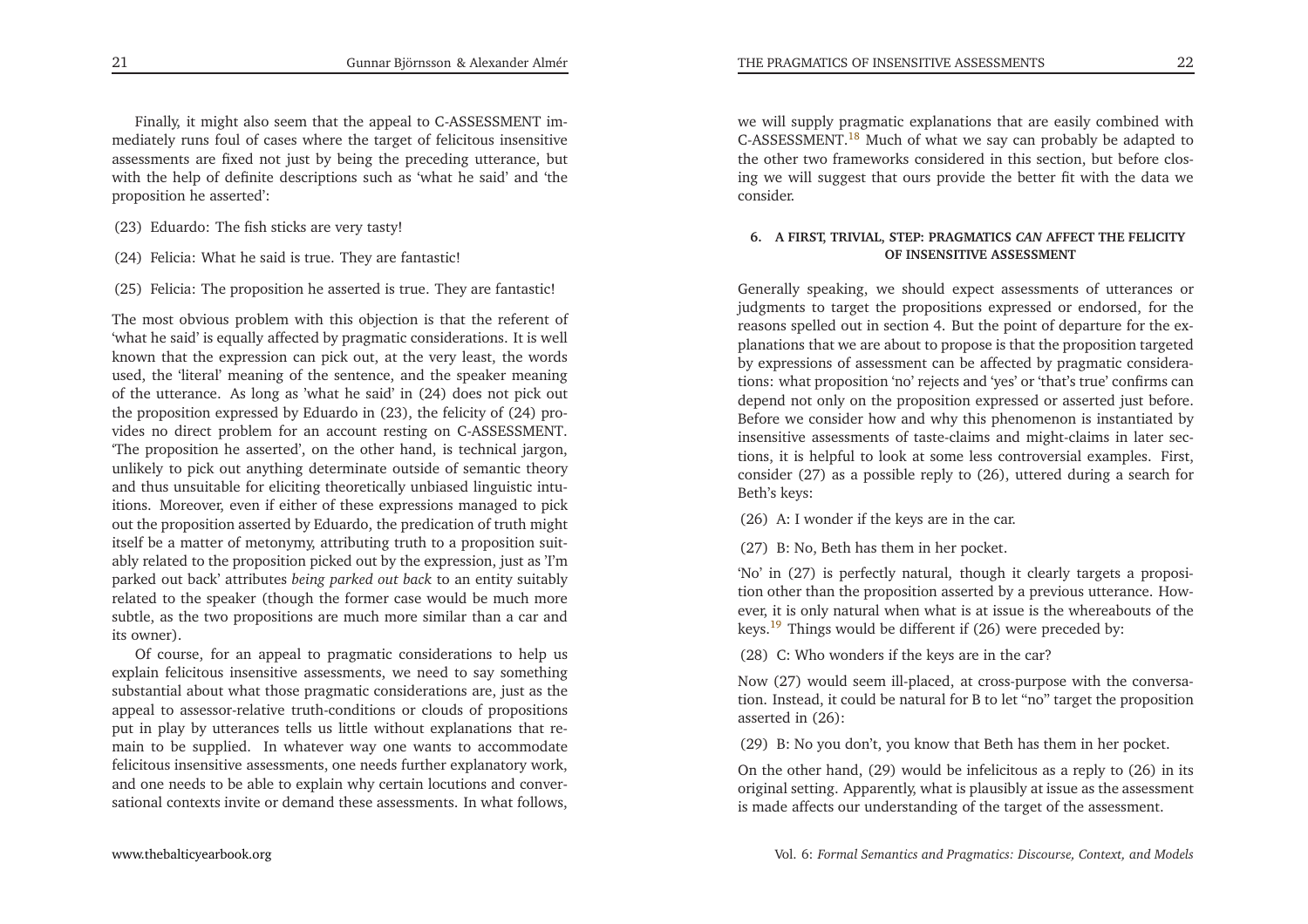When (27) fails to target the proposition asserted in (26), it nevertheless targets <sup>a</sup> proposition expressed by that sentence. In other cases, we ge<sup>t</sup> similar shifts, but seemingly to propositions that werenot explicitly expressed by the original utterance:

- (30) A: <sup>I</sup> couldn't believe how tall Kiel was.
- (31) B: No, it was almost freakish.
- (32) B: ? No, you couldn't.

Here, (31) seems perfectly natural, but 'no' seems to mirror the negation in (30), negating the proposition that <sup>B</sup> could believe how tall Kiel was, <sup>a</sup> proposition not expressed or conversationally implied by (30). By negating that proposition, 'no' expresses disbelief on B's par<sup>t</sup> mirroring that just expressed by A, thus contributing to <sup>a</sup> general human interest in comparing and confirming attitudes, and thus to an intelli<sup>g</sup>ible and expected conversational goal (cf. [Björnsson](#page-22-7) & Finlay [2010](#page-22-7), 19–20). Again, we can see that the naturalness of (31) and the inappropriateness of (32) depend on what is at issue in the conversation at the time: in <sup>a</sup> conversation where <sup>A</sup> is asked by suspicious interrogators about his reaction to Kiel, <sup>B</sup> might help confirm the reactionreported in (30) by uttering (32).

Though we take these examples involving attitude reports to exemplify pragmatic considerations of just the sorts that we also take to explain felicitous insensitive assessments of taste- and might-claims, we do not deny that there seem to be some clear and important differences. One such difference is also our reason to use these cases for illustration: here it is *clear* that the assessment targets conditions other than those that the speaker was concerned to ge<sup>t</sup> across as true, whereas the cases of felicitous insensitive assessments that we discussed in sections <sup>2</sup> and <sup>3</sup> were considerably more subtle. In section 8, we sugges<sup>t</sup> an explanation of those differences; here our concern has merely been to introduce the general <sup>p</sup>henomenon. We now turn to the pragmatics ofassessments of taste-judgments.

#### **7. ASSESSING JUDGMENTS OF PERSONAL TASTE**

Two pragmatic factors seem to be at <sup>p</sup>lay in typical contexts wherepeople make judgments to the effect that some item accords (or does

not accord) with their own taste. First, potential assessors of such judgments are unlikely to be in <sup>a</sup> better position to determine their correctness than was the original speaker's. Since assessments from manifestly inferior epistemic positions are unlikely to be conversationally appropriate, we should expec<sup>t</sup> <sup>a</sup> (defeasible) presumption against sensitive assessments of such judgments. Second, just as people take <sup>a</sup> grea<sup>t</sup> deal of interest in similarities and differences in attitudes, they typically find comparisons of personal taste interesting in ways that, say, comparisons of an object's distance to other objects chosen at random are not. This provides <sup>a</sup> general (defeasible) reason in favour of interpreting utterances in ways that take them to contribute to suchcomparisons.

We sugges<sup>t</sup> that because of these two factors, there is <sup>a</sup> default pragmatic pressure towards the sort of shift that we saw in (31) above. There, an interest in comparisons of attitudes focused the assessment on <sup>a</sup> proposition ascribing an attitude to the assessor rather than on an expressed proposition ascribing the same attitude to the original speaker. Similarly, in accepting or rejecting <sup>a</sup> prior taste-claim, people can be expected to express acceptance or rejection of <sup>a</sup> corresponding proposition that relates to their own standard of taste rather than thatof the original speaker.

The last claim should not be controversial: everyone should agree that this is at least par<sup>t</sup> of what we do on such occasions. When Eduardo has claimed that the fish sticks are tasty and Felicia replies 'No, they are too bland,' there is no doubt that she has thereby let her audience know that the fish sticks do not accord with her taste.

The substantial claim, instead, is that this is explained by the above pragmatic considerations. If this claim is correct, we should expec<sup>t</sup> changes in these pragmatic factors to make insensitive assessments less natural. Two sorts of changes are relevant: those that make comparisons less interesting and those that make speaker authority less of <sup>a</sup> problem. Comparisons become less interesting when (a) it is already manifest what the assessor's standard of taste says about the item in question and (b) there is some other point to assessing <sup>a</sup> prior tasteclaim. Speaker authority becomes less of <sup>a</sup> problem if (c) the act of assessment does not purpor<sup>t</sup> to bring to bear independent epistemic authority or if (d) the speaker's access to the object of his taste-judgment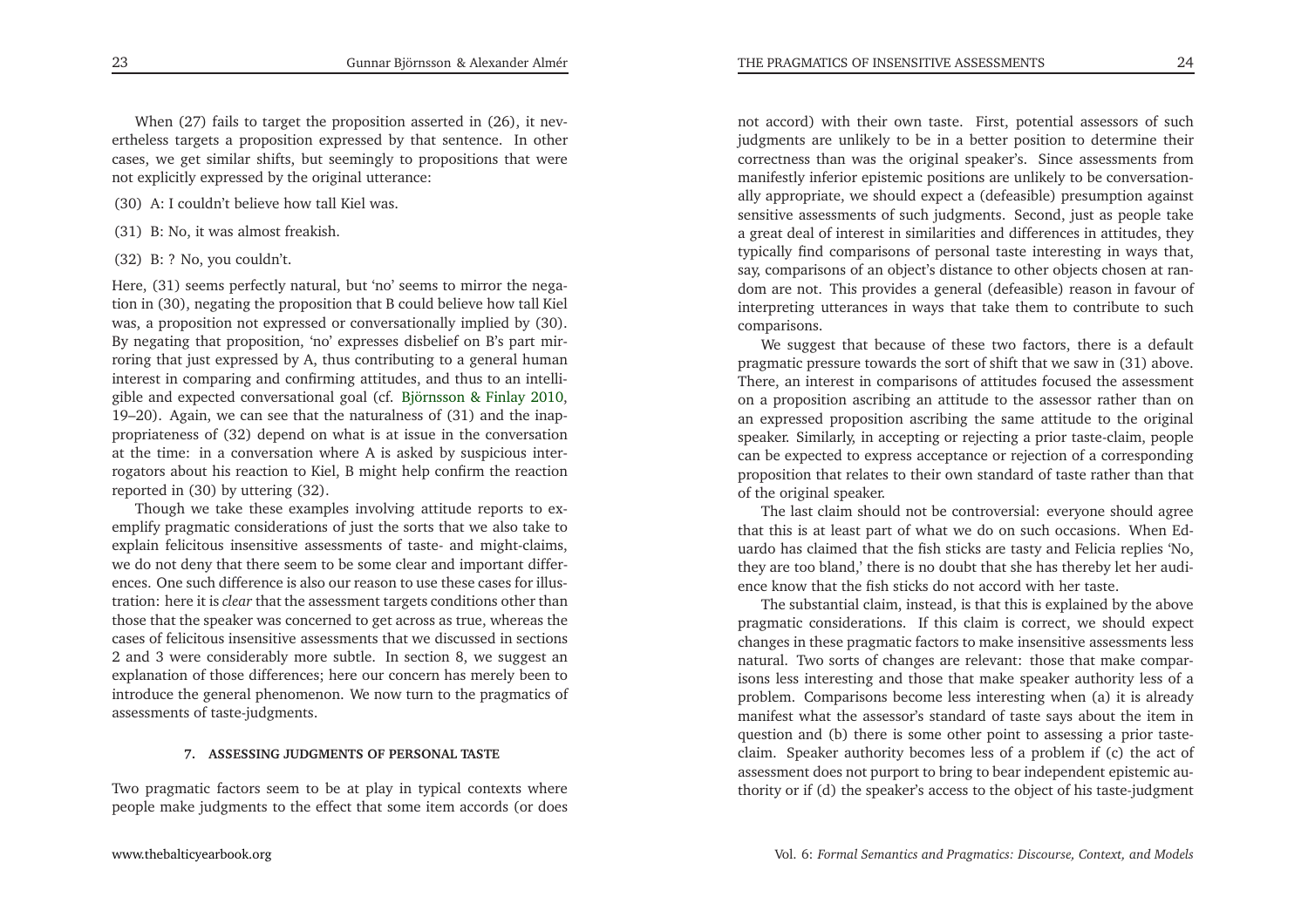is less direct than immediate experience, such that there is <sup>a</sup> significant space for error.

What follows is an example involving (a), (b) and (c). The interest in taste comparisons is reduced by letting speaker and assessor belong to species that have manifestly radically different food preferences. The assessment is offered as <sup>a</sup> way of *acknowledging* the prior taste-judgment, and acknowledgements do not require independent epistemic authority. Moreover, the taste-claim is acknowledged by way of preparing for <sup>a</sup> comment on its relevance for <sup>a</sup> conversationally pertinent purpose made salient by that comment:

(33) Vinnie the Vulture: This rotten lamb is truly delicious.

(34) We: Yes Vinnie, but too much will make you drowsy.<sup>[20](#page-21-18)</sup>

<span id="page-13-1"></span>It is easy to imagine <sup>a</sup> context where the confirming assessment of Vinnie's utterance does not seem to express that the rotten lamb accords with our taste.

<span id="page-13-2"></span>The next case involves (d) instead of (c): the assessor has better epistemic access to the object of judgment than the speaker. Again, the parties of the conversation are dissimilar enough for comparisons of taste to seem less tempting, and the correction of <sup>a</sup> mistake on the par<sup>t</sup> of the speaker provides <sup>a</sup> conversational interest other than tastecomparison:

- (35) Little Dana: The sauce looks yummy! $^{21}$  $^{21}$  $^{21}$
- (36) Parent: No, Dana, it is too spicy.

The parent's reply is easily understood as relating to Dana's palate, notto the parent's.

These and other cases seem to suppor<sup>t</sup> the pragmatic explanation: when we neutralize the two pragmatic factors that we have suggested explain felicitous insensitive assessments of judgments of personal taste, sensitive assessments become perfectly natural.<sup>[22](#page-22-8)</sup>

Similar considerations seem to apply to other predicates of personal taste ('fun', 'boring', 'bland', 'disgusting', 'delicious'), but they are notably absent in much other discourse about relative or perspective dependent matters. Consider, for example, claims about whethersomething is to the right or to the left, claims made true or false by facts

about how things are located relative to some contextually determined spatially oriented perspective. Here it is clear that speakers do not in general have the same sort of privileged access to such facts as they typically have in the case of judgments of personal taste. There is thus no general presumption against sensitive assessments. It is also clear that we have no general interest in comparing how an object relates to one perspective to how it relates to <sup>a</sup> different perspective, but instead <sup>a</sup> general interest in locating objects in <sup>a</sup> spatial framework that is independent of particular spatial frameworks. Not only are the factors that direct assessments of judgments of personal taste away from the proposition endorsed to an assessor-relating proposition absent in such cases, but also our basic interests in these matters call for sensitive assessments. Given this, and <sup>g</sup>iven <sup>a</sup> general presumption that assessments are sensitive, we should not expec<sup>t</sup> felicitous insensitive assessments of right/left claims. The same is true about, e.g. pronouns: even in the case of the first person singular, we have no general expectation of speaker authority, and our general interest in comparing properties of different individuals <sup>p</sup>icked out by the same pronoun as the conversation unfolds do not come close to our interest in comparing attitudes or taste preferences.

#### **8. EXPLICIT RELATIVIZATION**

<span id="page-13-0"></span>Many have pointed out that explicit relativizations of judgments of taste to the speaker's standard block insensitive assessments (see e.g. [Stephenson](#page-23-7) [2007](#page-23-7) 492–493; [MacFarlane](#page-23-9) [2007](#page-23-9), 29–30):

(37) A: This is super tasty for someone with my palate.

(38) B: No, it is too bland.

Here, 'no' in (38) either seems sensitive to the concern of <sup>A</sup> (in which case we might wonder what grounds <sup>B</sup> had for thinking that <sup>A</sup> was mistaken), or else seems inappropriately insensitive, stronglyinviting <sup>a</sup> reply like

(39) A: <sup>I</sup> didn't say you would like it; <sup>I</sup> said that someone with my taste would.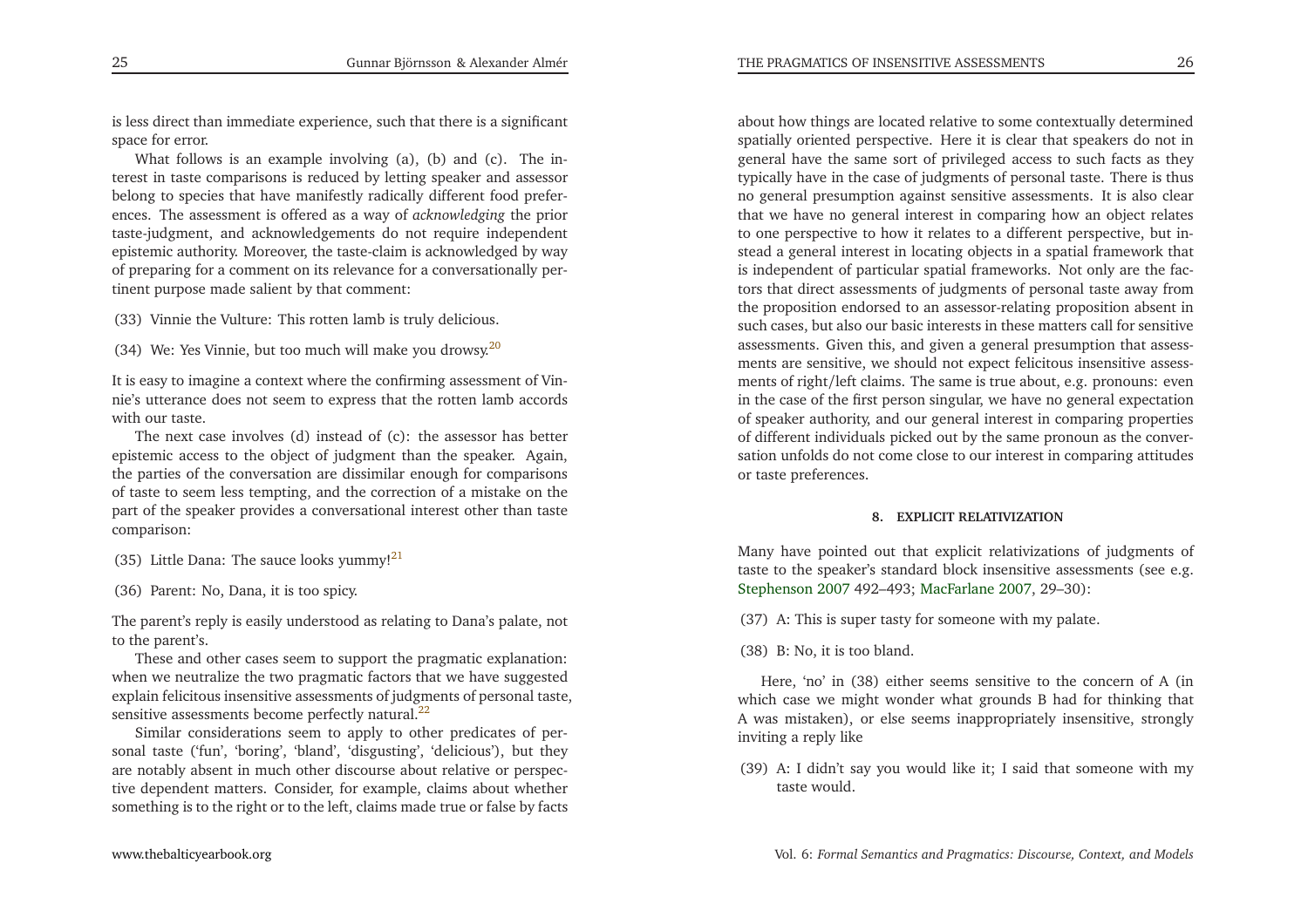This is not surprising <sup>g</sup>iven the pragmatic explanations suggested above. Given that we generally assume that taste-claims are made relative to the speaker's standard of taste, the explicit relativization serves to focus conversational interest specifically to this relative standard, thus reigning in our general interests in comparing taste. Perhaps equally important is that <sup>a</sup> sentence with an explicit relativizing <sup>p</sup>hrase makes more salient the relation to the speaker's palate as we consider an assessment of the utterance. Given C-ASSESSMENT, we can expec<sup>t</sup> thisto preven<sup>t</sup> insensitive assessments.

<span id="page-14-0"></span>Similar considerations explain why implicatures are not in genera<sup>l</sup> naturally taken as targets of assessments, even when the speaker might be in <sup>a</sup> clear position of authority regarding the truth-conditions of the sentence and even when assessing the implicature would be conversationally relevant. Suppose that, in assessing <sup>a</sup> PhD candidate, <sup>I</sup> say:

(40) Jane has excellent handwriting and is very punctual.

<sup>I</sup> might be in <sup>a</sup> position of authority regarding what is explicitly said here, and it might be conversationally appropriate for you to take issue with my implicated assessment of Jane's qualities as <sup>a</sup> <sup>p</sup>hilosopher. Nevertheless, "no" in the following does not naturally seem to target the implicature that Jane lacks <sup>p</sup>hilosophical important qualities:

<span id="page-14-1"></span>(41) No, she is an excellent <sup>p</sup>hilosopher.

The reason, we suggest, is two-fold: not only does the implicature have to compete with the invariant contents of the expressions in (40), having to do with satisfying standards of handwriting and punctuality, but we appreciate the implicature only by grasping these contents andthe resulting explicit message. $^{23}$  $^{23}$  $^{23}$ 

Finally, we take similar considerations to explain why felicitous insensitive assessments of attitude reports of the sort discussed in section 6 are more obviously insensitive than standard insensitive assessments of taste-claims. The former ignore the invariant contents of some of the expressions in the targeted utterances, such as the contents of the embedding attitude clause ('I *wonder if. . .* .'), or ignore the referent of <sup>a</sup> contextually sensitive expression not itself subject to the pragmatic considerations that promp<sup>t</sup> insensitive assessments ('*<sup>I</sup>* couldn't believe...').

#### **9. ACCUSATIONS AND INSENSITIVE ASSESSMENTS**

We have already noted that some assessment <sup>p</sup>hrases seem to blockfelicitous insensitive assessments. For example:

- (42) Eduardo: The fish sticks are really tasty!
- (43) Felicia: No, they are too bland!
- (44) Felicia: That's true, they are delicious!
- (45) Felicia: That's false. They are too bland!
- (46) Felicia: He is mistaken. They are too bland!

We have argued that Felicia's replies in (43) and (44) can express felicitous insensitive assessments of Eduardo's claim. But it seems, at least to our ears, that in (45) and (46) Felicia either presupposes that Eduardo doesn't know how the fish sticks taste to him, or that Eduardo intended his claim to relate to standards transcending his personal taste. Either way, we are strongly inclined to understand the assessment as <sup>a</sup>sensitive one.

We propose an explanation of why 'that's false' goes badly with insensitive assessments that builds on Andy Egan's [\(2007](#page-22-5): 4n) explanation of why 'false' is inappropriate for insensitive assessments of mightclaims. Egan points out that to say that someone said something 'false' is to attribute some rational or epistemic error. Since insensitive assessments can be felicitous even though the target utterance isn't based on any error, the use of 'false' is inappropriate. We think that this is almost right. With Egan, we think that saying that someone is 'mistaken' or has said something 'false' is often understood as an *accusation* of either erroneous reasoning or lack of honesty. Accusations of erroneous reasoning call attention to the concerns and processes leading the accused to his judgment, and accusations of lacking honesty need to relate to the concerns of the speaker in order to be fair. Since accusations of either kind need to relate to speaker concerns, they cannot be insensitive assessments. Given the interpretive assumption that Felicia's assessments in (45) and (46) are conversationally appropriate, they thushave to be understood as attempts at sensitive assessments.<sup>[24](#page-22-10)</sup>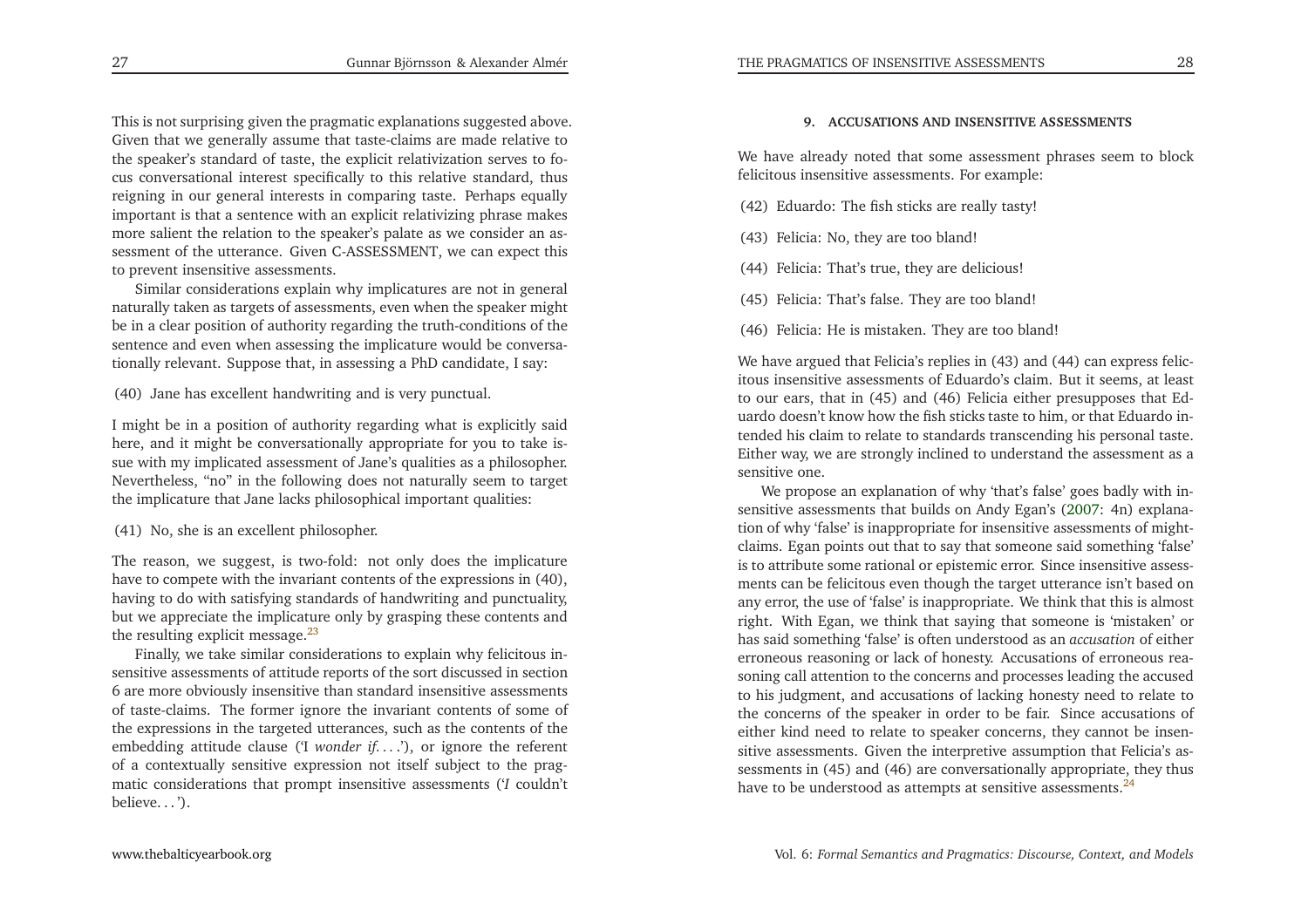#### **10. DISAGREEMENT**

Though our primary concern here is insensitive assessments, this issue is intimately connected to issues of disagreement through the following link: it is natural to say that <sup>A</sup> disagrees with <sup>B</sup> when <sup>A</sup> felicitously rejects something that <sup>B</sup> has said, or when <sup>A</sup> has <sup>a</sup> view such that <sup>A</sup> *could* felicitously reject some judgment of B's. In either of these senses, Felicia seems to disagree with Eduardo when he says that the fish sticksare tasty.[25](#page-22-11)

Because of this, our pragmatic explanation of why taste-claims allow for and sometimes require insensitive assessments also explains the existence of so-called 'faultless disagreement' [\(Kölbel](#page-23-11) [2004](#page-23-11); [2009](#page-23-12)). Felicia can disagree with Eduardo without either having committed any mistake *relative to their own concerns* because Felicia's rejection can target <sup>a</sup> different proposition, or different truth-conditions, than Eduardo's taste-judgment.

<span id="page-15-1"></span>One might ask, though, what the *object* of such <sup>a</sup> disagreement is. Intuitively, Eduardo and Felicia disagree about whether *the fish sticks are tasty*, but 'the fish sticks are tasty' expresses no proposition (in the sense we use 'proposition' here) unless related to some standard of taste or other. The minimal answer, that we think everyone should agree upon, is that when we talk of the object of disagreement here, we abstract away from the propositions that concern the parties: the object of disagreement is such that when it is supplied with relevant standards of taste, it <sup>y</sup>ields the full propositions that the parties are concerned to reject or affirm. (Such abstractions are of course commonplace, as when we say that 'everyone go<sup>t</sup> something tasty', meaning that each relevant individual go<sup>t</sup> something tasty for that individual, or when we say that Billy and Bob both wear shoes that are too small, meaning thateach wears shoes too small for him.) $^{26}$  $^{26}$  $^{26}$ 

#### **11. SOLVING THE PUZZLE OF INSENSITIVE ASSESSMENTS**

Assuming that these explanations are correct, we have the beginnings of <sup>a</sup> solution to the puzzle of insensitive assessments. We have an ex<sup>p</sup>lanation of why assessments need not be directed at the propositionsthat the speaker accepted and wanted to communicate, even though

<span id="page-15-0"></span>grasping those very propositions should be par<sup>t</sup> of the process of understanding the speaker. What happens in cases of felicitous insensitive assessments is not that these propositions are not being assessed, but rather that their assessment is conversationally irrelevant. We also have <sup>a</sup> solution to the socially puzzling aspects of insensitive assessments: since such assessments carry no accusatory elements, there is no unfairness involved. Finally, we have an explanation of why some locutions—predicates of personal taste—invite insensitive assessments and an explanation of why others—'right/left', personal pronouns—do not. It is easy to see how the latter, negative, explanation extends to numerous other locutions that convey relations to objects determined by the context of utterance, such as 'it's raining' (where and when?), 'a local X' (local relative to what location?) or 'X is ready' (to do what?). In what follows, we will say something about how the former, positive, explanation extends to might-claims and beyond.

### **12. ASSESSING EPISTEMIC MODALS**

Solipsistic might-claims share one important pragmatic property with subjective taste-claims: hearers are rarely in <sup>a</sup> position to assess the proposition the truth of which the speaker was concerned to ge<sup>t</sup> right and communicate to the hearer, excep<sup>t</sup> on the basis of the speaker's authority. As in the case of subjective taste-claims, hearers are therefore rarely in <sup>a</sup> situation in which it would be conversationally appropriate to voice such assessments. But another pragmatic property is equally important in blocking hearer's sensitive assessments of might-claims. As noted in section 3, the central cognitive role of judgments to the effect that some proposition <sup>P</sup> might be the case, and the central conversational purpose of claims to the same effect, is to guide strategies of uncertainty relative to P: to direct the way we search for more evidence for or against P, hedge our bets and direct our contingency <sup>p</sup>lanning. Since we want to guide these strategies by as much relevant information as is feasible, the fact that <sup>P</sup> is compatible with *<sup>a</sup> subset* of the relevant information we can feasibly take into account is irrelevant for this purpose. If Beth knows something that rules out that the keys are in the car, the fact that information accessible to *Alice* does not rule this out is irrelevant to Beth's search for the keys, and once she <sup>g</sup>ives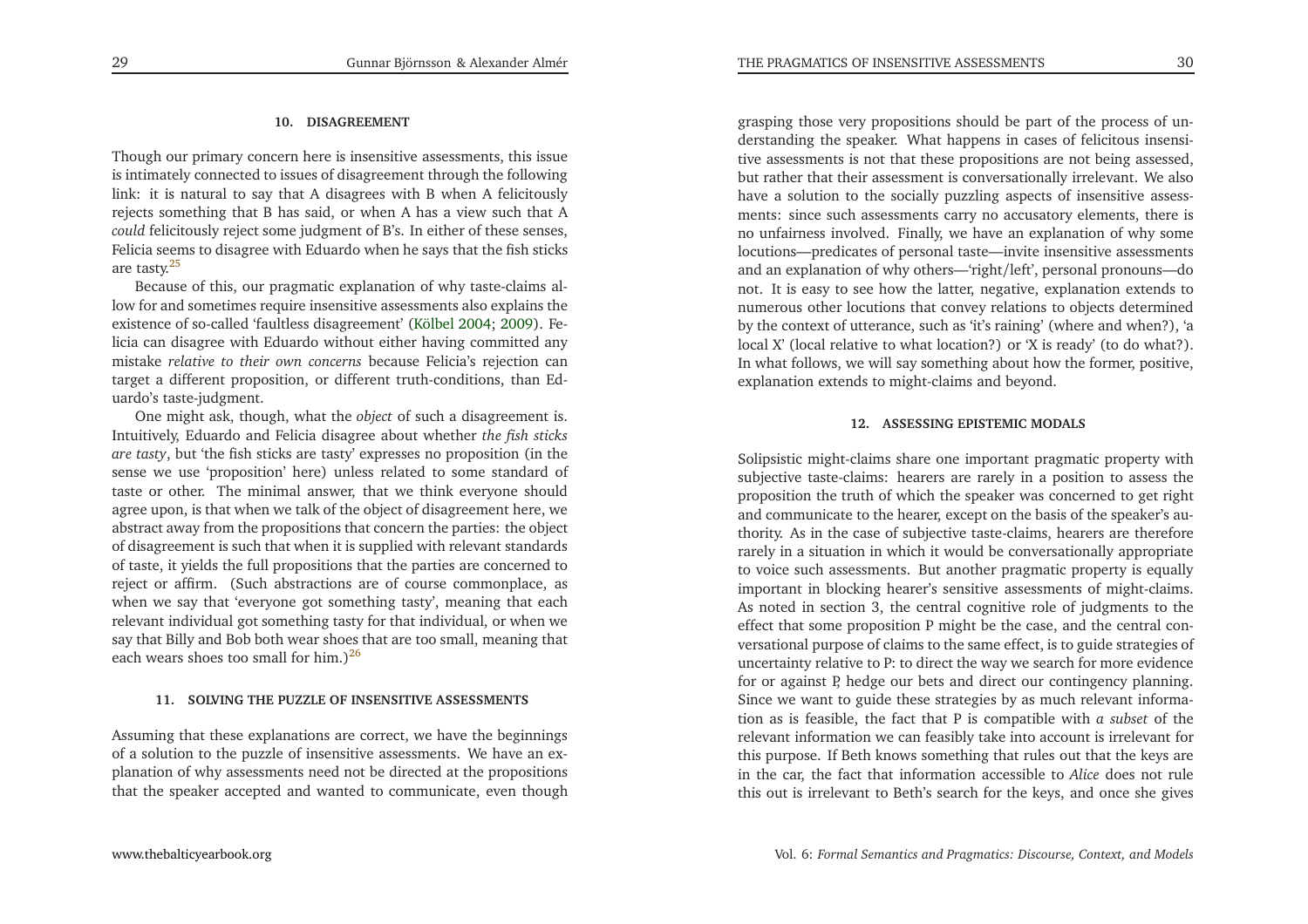Alice access to this further information, the proposition becomes irrelevant for Alice's search too. What would be highly relevant, however, is confirmation or denial of the communal proposition that information accessible to either Alice or Beth fails to rule out that the keys are inthe car.

<span id="page-16-2"></span>Recall the dialogue in *Lost Keys*, with Beth's two alternative replies to Alice:

(47) Alice: The keys might be in the car.

(48) Beth: No, they can't be. <sup>I</sup> still had them when <sup>I</sup> came in.

<span id="page-16-3"></span>(49) Beth: Yes, you're right, they might be. I'll go look.

The suggestion now is that pragmatic considerations governing our typical interest in might propositions and might facts lead us to understand Beth's assessments in (48) and (49) as concerned with the communal proposition, just as the pragmatic considerations associated with tasty-claims led us to understand Felicia's assessments as concerned with conformity to her standards of taste. $27$ 

If this is right, contextual changes manipulating these pragmatic considerations should make insensitive assessments less natural, just as they did in the case of subjective taste-claims. To avoid the effect of speaker authority, we can either (a) let it be manifest to the hearer what information the speaker has when making <sup>a</sup> solipsistic might-claim, (b) let the assessment target <sup>a</sup> might-claim made relative to information other than that available to the speaker, such as <sup>a</sup> communal claim or one made relative to information available to someone else entirely or (c) let the assessment be one that does not purpor<sup>t</sup> to carry authority independent of that of the speaker. To avoid the problem that epistemic strategies favour might-claims relating to the most expansive set of relevant information that can feasibly be processed, we need contexts where it is manifest that the assessor's role is not to help guide epistemic strategies in the best way possible. For example, the assessor might be in the business of (d) assessing the rationality of an action, (e) explaining an action, or (f) guiding the original speaker's epistemic actions only relative to information available to the speaker. Let us just use two cases that illustrate these effects. The first employs (a) and(f). It involves <sup>a</sup> dialogue between <sup>a</sup> participant in <sup>a</sup> game show who

will win the prize if correctly guessing behind which of ten doors it islocated, and the host, who knows that the prize is behind door 3:

- (50) Participant, concluding <sup>a</sup> chain of reasoning: So the prize mightbe behind door 2?
- <span id="page-16-1"></span>(51) Host: Yes.
- (52) (52) Host: No, you have ruled out door 2, but it might be behindeither  $3$  or  $10^{28}$  $10^{28}$  $10^{28}$

It is easy to imagine <sup>a</sup> context where the host is not expected to provideparticipants with further information, but might help them use that<br>information. In such a content, the neutrinously sucction uslates to information. In such <sup>a</sup> context, the participant's question relates to information available to her and not to the host's inside knowledge, and the host's assessments are best understood as sensitively relatingto the very same information.

<span id="page-16-0"></span>The second case involves (c) and (e). Here is Alice again, this timeon the <sup>p</sup>hone:

(53) When Beth realized that she might have left her keys in the car, she rushed out through the ice-cold rain to check. But just <sup>a</sup> moment later, <sup>I</sup> found the keys here under the groceries. She willnot be happy when she comes back all soaked.

To say that someone *realizes* that <sup>P</sup> implies that P, so the first sentence of (53) implies <sup>a</sup> positive assessment of Beth's thought that she might have left the keys in the car. The assessment is made as par<sup>t</sup> of an explanation of Beth's behaviour and thus implies no independent authority regarding the truth of the proposition that Beth accepted. As predicted, we naturally understand it as made relative to information had by Beth (or Beth and Alice) at the time, not relative to informationhad by Alice now.<sup>[29](#page-22-15)</sup>

What we see in these and other examples is that sensitive assessments become the norm when we remove the pragmatic factors that otherwise block such assessments and make relevant assessments of the propositions targeted by insensitive assessments. In this way, insensitive assessments of might-judgments behave very much like insensitive assessments of taste-claims  $30$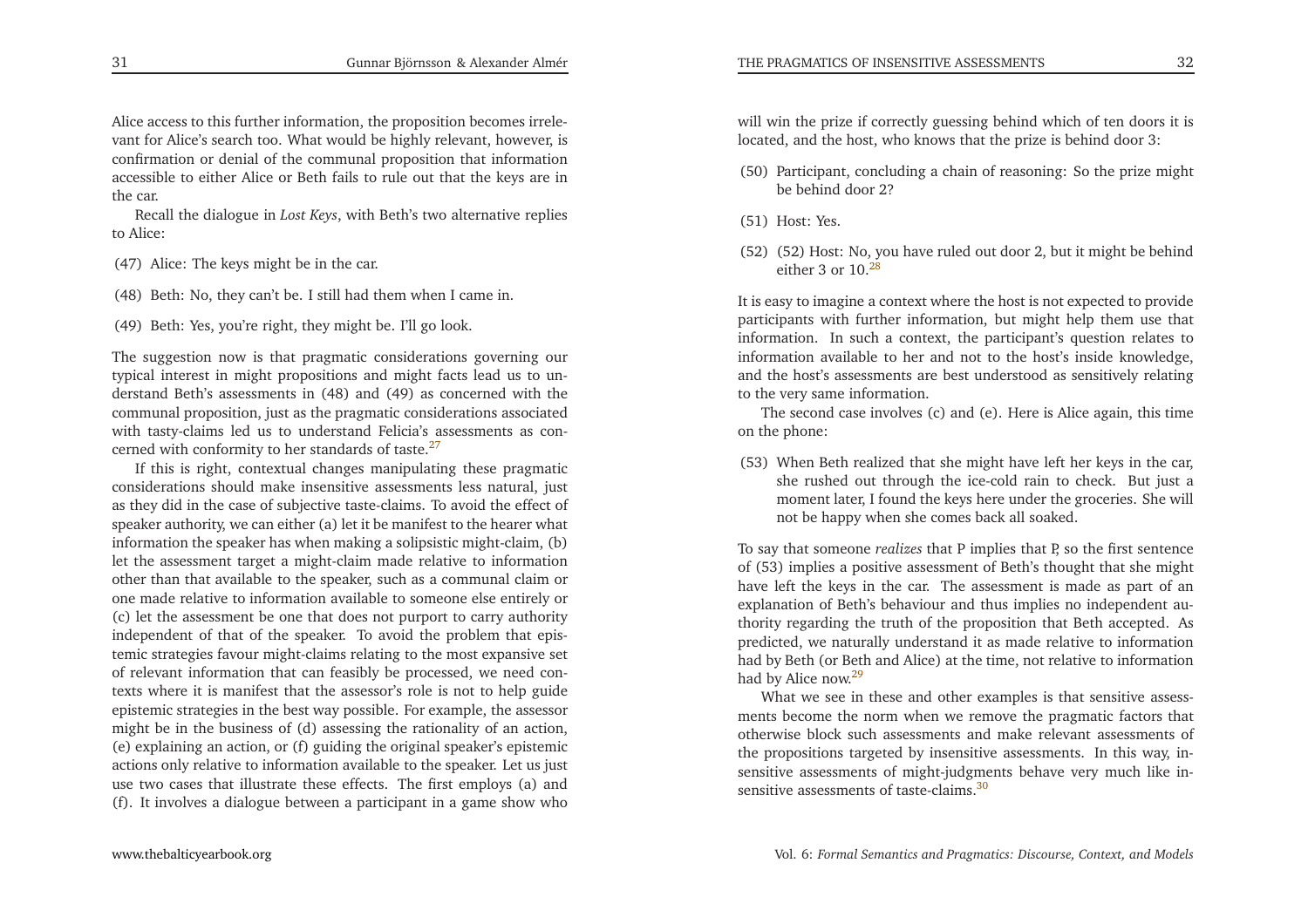### <span id="page-17-2"></span>**13. INSENSITIVE ASSESSMENTS IN OTHER AREAS**

This section has two objectives. The first is to make <sup>p</sup>lausible that the pragmatic factors at work in the case of 'tasty' and 'might' have analo<sup>g</sup>ies in other areas where people have suggested assessor-relativistic accounts of intuitions about insensitive assessments and disagreement. The second is to sugges<sup>t</sup> further areas in which we should expec<sup>t</sup> similar pragmatic considerations to apply. We begin with the first, looking at *conditionals*, *ought-claims* and *gradable adjectives*. Though each of these three areas merit more space than we can <sup>g</sup>ive them here, ourhope is to indicate *the sort* of pragmatic considerations that they raise.

*Ought-Claims*: In response to Niko Kolodny and John MacFarlane's [\(ms](#page-23-8)) intriguing case for an assessor-relativistic analysis of ought-claims, [Björnsson](#page-22-7) & Finlay [\(2010\)](#page-22-7) argue that such claims <sup>g</sup>ive rise to felicitous insensitive assessments for much the same pragmatic reasons that we have argued applies to might-claims. Since people often ask what they ought to do under conditions of uncertainty, the concerns behind ought-claims frequently relate to limited bodies of information. Moreover, the purpose of such claims, like that of might-claims, is to guide strategies for dealing appropriately with uncertainty, allowing us to take into considerations both risks and promises. In the previous section, we suggested that for this purpose it is pointless to assess propositions relating to bodies of information that exclude accessible relevant information. It was this pragmatic privileging of propositions that take more information into account that favoured insensitive assessments. Björnsson and Finlay make the same argumen<sup>t</sup> for ought propositions.

*Conditionals*: The considerations at work in the case of might-claims also seem to be at <sup>p</sup>lay in the case of conditionals, where Brian Weatherson [\(2009](#page-23-13)) has recently argued for an assessor-relativistic analysis. One of the striking features of indicative conditionals is that people in different epistemic circumstances can be fully justified in accepting conditionals that are, in <sup>a</sup> way, conflicting. Suppose that, unknown to each other, Aaron and Basil are both trying to locate <sup>a</sup> treasure. Both know that it is in one of three chests, A, <sup>B</sup> and C, spread out on <sup>a</sup> tropical island. Aaron has located <sup>C</sup> and, looking through <sup>a</sup> hole in its lid, concluded that it is empty. He says to himself:

(54) If the treasure isn't in A, it's in B.

<span id="page-17-0"></span>At the same time, Basil located B, finding it empty. He says to himself:

(55) If the treasure isn't in A, it's in C.

It is clear that Aaron and Basil are perfectly justified in making their respective claims, <sup>g</sup>iven the information they have. Moreover, their lack of further information does not seem to in any way underminetheir claims.<sup>[31](#page-22-17)</sup> This strongly suggests that speaker concerns in making conditional claims are relative to their epistemic contexts.

<span id="page-17-1"></span><sup>A</sup> number of people have suggested contextualist analyses to account for this, analyses according to which the truth-conditions of indicative conditionals depend on what bodies of information are rele-vant in the context of utterance.<sup>[32](#page-22-18)</sup> As Brian Weatherson has pointed out, however, it seems that two people can agree that *if P, Q* without first makin[g](#page-23-13) sure that they have the same information in mind (Weatherson [2009,](#page-23-13) 349–351; cf. [Bennett](#page-22-19) [2003](#page-22-19), ch. 6). Suppose, for example, that Curly, the <sup>p</sup>irate that hid the treasure, knows that she pu<sup>t</sup> it in <sup>a</sup> chest marked either 'A' or 'B' but that she cannot tell which because the letter was partially covered in dust. Suppose further that Curly hears Aaron utter (54): 'If the treasure isn't in A, it's in B.' It now seems thatCurly is in <sup>a</sup> position to reply

#### (56) That's true.

even though she has no clear idea what information Aaron was relating to when uttering his conditional. Since Aaron's concern in uttering (54) was relative to his epistemic position, (56) would be insensitiveto that concern [33](#page-22-20)

Weatherson takes this to suppor<sup>t</sup> an assessor-relativistic account, but our question is whether the pragmatic explanations proposed thus far extends to (56) and other insensitive assessments of indicative conditionals. It seems that they do. Simplifying somewhat, the overall purpose of conditional claims (of the sort we are concerned with) is to guide hypothetical reasoning, primarily inferences from <sup>P</sup> to Q, secondarily from<sup>∼</sup>Q to<sup>∼</sup>P. Both Aaron and Curly have information whichguarantees that inferring that the treasure is in <sup>B</sup> <sup>g</sup>iven that it is not in <sup>A</sup>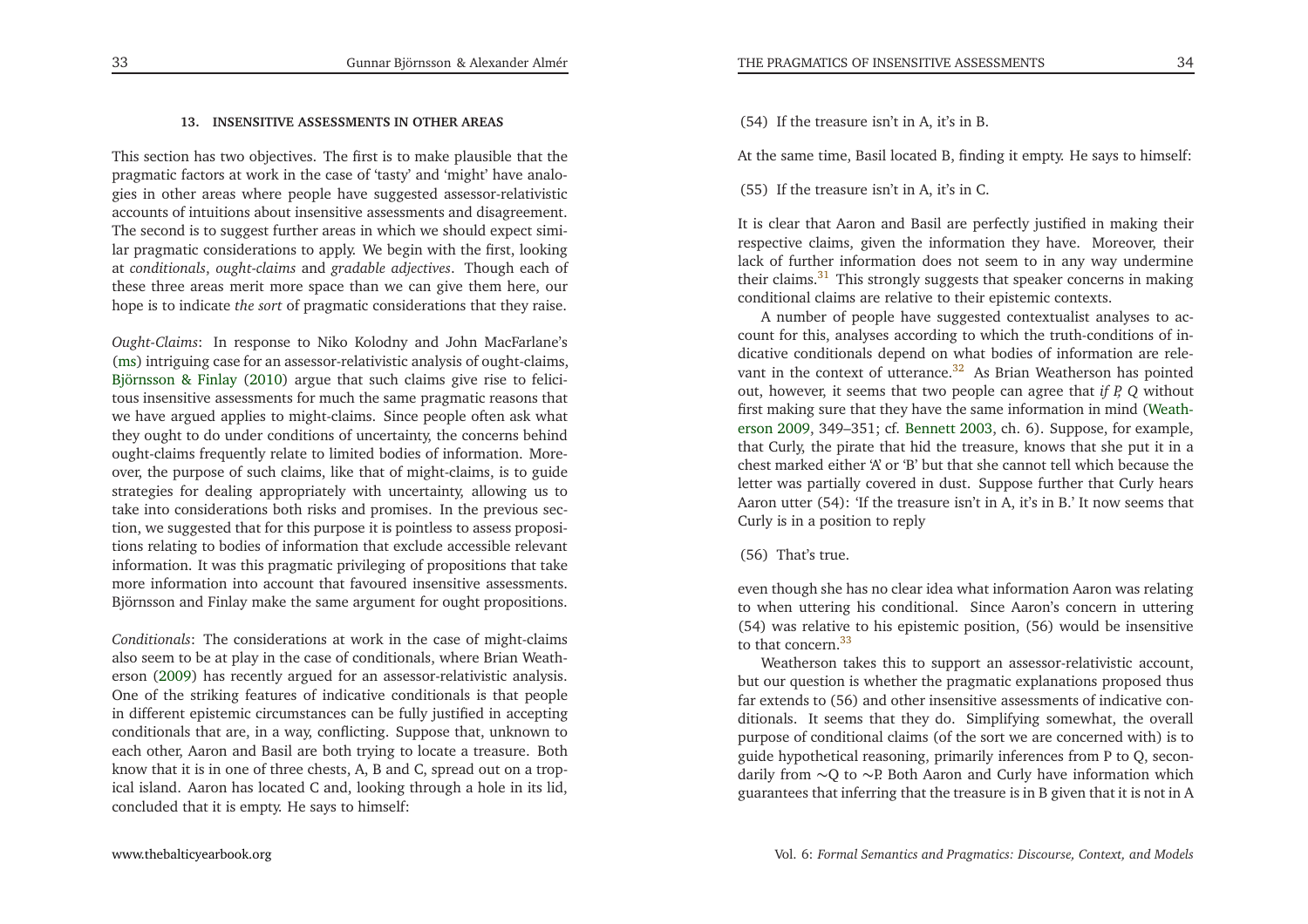or inferring that it is in <sup>A</sup> <sup>g</sup>iven that it is not in <sup>B</sup> will <sup>y</sup>ield true conclusions. Relative to the purpose of guiding such inferences, differences in bodies of information that suppor<sup>t</sup> the inferences will typically be relatively insignificant. If what Curly knows guarantees that her inferences would be truth-preserving, it also guarantees that Aaron's would be. Consequently, for Curly to convey that she has such knowledge is highly relevant for Aaron's inferential concerns, <sup>g</sup>iving further suppor<sup>t</sup> to his inferential disposition, whereas determining whether Aaronreally has such knowledge is less likely to be helpful.

These considerations seem to match those at work in the case of taste- and might-claims. Moreover, their role seems confirmed as their absence favours *sensitive* assessments. Suppose that Aaron and Basil are participants in <sup>a</sup> televised game show where the host, Drusilla, knows what information they have, and also that the treasure is in fact in A. She would not herself think that if the treasure is not in <sup>A</sup> it is in B, nor that if it is not in <sup>A</sup> it is in C; if anything, she would be inclined to think that if the treasure is not in <sup>A</sup> after all, some executive must have taken off with it: this is the inference supported by the body of information that is relevant for her inferential concerns.<sup>[34](#page-22-21)</sup> Nevertheless, it is easy to see how she can be in <sup>a</sup> position to either confirm the participants' reasoning ('Yes Aaron, if it's not in A, it's in B') or use factives to explain their actions to the viewers ('Basil's strategy changed when he realized that if the treasure is not in A, it's in C'). At least at <sup>a</sup> first <sup>g</sup>lance, then, insensitive assessments of conditionals seem to have pragmatic explanations similar to those pertaining to assessments ofmight-claims.

*Gradable adjectives*: The next class of expressions that seem to allow for insensitive assessments and thus invite assessor-relativistic analyses is that of adjectives that have comparative and superlative forms: 'rich', 'long', 'dirty', 'big', etc. Such adjectives can be used to ascribe quite different properties to objects in different contexts. For example, the relevant comparison class clearly matters: thinking that someone is rich *for <sup>a</sup> kid* is different from thinking that she is rich *for <sup>a</sup> New Yorker*, say, and speakers might have different comparison classes in mind in different contexts when they say that someone is rich. Less obviously, speakers might require different degrees of deviation from the mean or

approximation to the extreme. Generally speaking, when it is said that someone is rich, it seems that the speaker is concerned to express <sup>a</sup> proposition to the effect that the person is above <sup>a</sup> certain cut-off point on <sup>a</sup> scale of richness determined by <sup>a</sup> relevant comparison class. As Mark Richard [\(2003](#page-23-14); [2008](#page-23-15)) has pointed out, however, intuitions about disagreement seem to be somewhat insensitive to these concerns. Suppose Mary has won <sup>a</sup> million dollar lottery. Didi is impressed and tells <sup>a</sup> friend:

(57) Mary's rich.

In <sup>a</sup> different conversation, Naomi, who is not impressed, remarks:

(58) Mary won the lottery, but she still isn't rich.

Suppose that '[e]ach conversation began with the observation that some wealthy person doesn't deserve to be rich, and each of the women is now idly assessing people as rich or otherwise, and then assessing whether the rich ones deserve their wealth [\(Richard](#page-23-14) [2003](#page-23-14), 218)'. Suppose further that although both Didi and Naomi compared Mary's wealth to that of other New Yorkers, they differ in *how* well they think that someone needs to do in this comparison to count as rich. If so, they have different concerns when judging whether people are rich or not. But as Richard says, we would nevertheless naturally think of Mary and Didi as *disagreeing* about whether Mary is rich. If they were par<sup>t</sup> of the same conversation, it also seems that Naomi could naturally respond to Didi by saying

### <span id="page-18-0"></span>(59) No, Mary's not rich.

Richard thinks that this demands amendments to contextualist analyses of gradable adjectives, but he also provides the key ingredients for <sup>a</sup> pragmatic explanation of this apparently insensitive assessment. Disagreements about the application of gradable adjectives seem to open up for insensitive assessments in contexts where something hinges upon where we pu<sup>t</sup> the cut-off. In the case at hand, Didi has her cut-off points set such that those who count as rich have <sup>a</sup> wealth that impresses her, and the same goes for Naomi. Given this, judgments about whether someone is rich becomes expressive of their attitudes in much the same way that taste-judgments are. In another case, <sup>a</sup> disagreement about whether <sup>a</sup> shirt counts as *dirty* might have consequences

35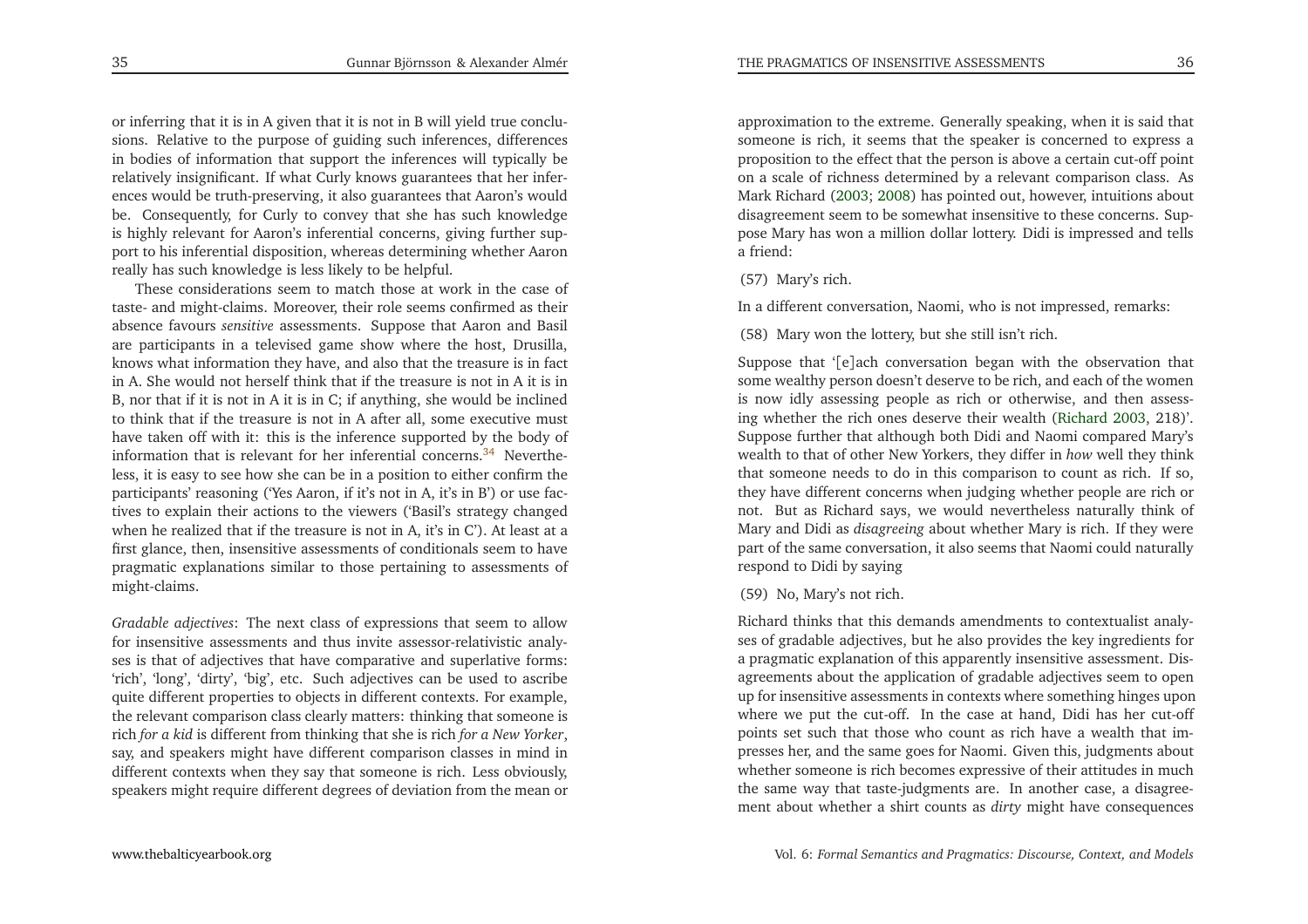for whether it goes to the dry cleaners or will still be worn [\(Richard](#page-23-14)[2003](#page-23-14), 220).

When attitudes or practical concerns thus set the cut-off points for gradable adjectives, <sup>a</sup> hearer's sensitive agreements would leave one important issue untouched: the hearer would not ye<sup>t</sup> have expressed her own attitude, or weighed in on whether the shirt has collected enough dirt to go to the dry cleaners. Moreover, the hearer will seldom be better <sup>p</sup>laced than the speaker to determine whether the object in question makes the speaker's cut-off point; this makes the sensitive assessment conversationally inappropriate. Since these pragmatic considerations are clearly analogous to those that we have argued are driving insensitive assessments of taste- and might-claims, it seems likelythat similar mechanisms are at work here.

<span id="page-19-0"></span>If pragmatic considerations of the sort that explain insensitive assessments elsewhere extend to gradable adjectives, we should expec<sup>t</sup> them to extend to any term whose extension is to some extent determined contextually in flexible ways. In the right context, we should expec<sup>t</sup> attitudes and practical concerns to determine the relevant extensions, just as in the case of 'rich' and 'dirty', thus making insensitive assessments with the corresponding expressive or practical purpose conversationally relevant and sensitive assessments ignoring that purpose irrelevant. Moreover, we should typically expec<sup>t</sup> hearers to know how those concerns set the exact extension in particular uses of the term primarily through its application. This creates <sup>a</sup> presumption of speaker authority when the application of the term depends on that exact setting, thusmaking sensitive assessments conversationally inappropriate.

Since natural language displays <sup>a</sup> wide array of vagueness and indeterminacy that is resolved contextually, <sup>a</sup> grea<sup>t</sup> number of terms thus have the potential to be subject to felicitous insensitive assessments, including most kind terms as well as terms like 'here' and 'to the right'. Compared to taste-claims, might-claims and conditionals, most other claims are less strongly tied to specific conversational purposes that can provide the relevant conversational constraints. We might thus expec<sup>t</sup> them to allow for insensitive assessments only in settings providing the relevant conversational purposes. But such settings do not seem too hard to find. The following two exchanges, it seems to us, can be naturally understood to involve insensitive assessments, where

speaker and assessor understand 'boy' and 'here' differently:

- (60) A: He is <sup>a</sup> boy!
- (61) B: No, he is not. He is old enough to take responsibility for hisactions.
- (62) <sup>C</sup> to D: And you know the Hendersons; they live here too!
- (63) <sup>E</sup> to <sup>C</sup> and D: No they don't, they live on the other side of thetracks. Big difference!

Finally, there are whole classes of expressions that we have not mentioned, and that seem to carry <sup>a</sup> strong presumption of practical conversational purpose: normative terms like 'right', 'wrong', 'correct' and 'incorrect', evaluatives like 'good', 'bad', 'awesome' and 'disastrous', and more generally terms with positive or negative connotations. If these terms relate flexibly to different standards or goals in different contexts, we should expec<sup>t</sup> them too to <sup>g</sup>ive rise to insensitive assessments. If this is correct, it would be of considerable importance for metaethics, where it is often held against contextualist accounts of normative and evaluative claims that people do not display sensitivity to differences in speaker concerns when assessing such claims. Given the sort of explanations we have proposed for insensitive assessments, however, suchinsensitivity might be just what we should expect. $35$ 

#### **14. INSENSITIVE ASSESSMENTS: PRAGMATICS OR SEMANTICS**

In this paper, we have argued that taste- and might-judgments allow for and sometimes require felicitous insensitive assessments, that felicitous insensitive assessments are puzzling, and that three ways of making room for such assessments—assessor-relativistic analyses, cloudy contextualism and C-ASSESSMENT—do very little in themselves to solve the puzzle. We have also argued that there are <sup>p</sup>lausible pragmatic explanations of why certain expressions invite insensitive assessments. Pragmatic factors are without doubt at work when assessments of attitude reports either target the propositional objects of attitudes ratherthan the reports themselves or express corresponding attitudes of the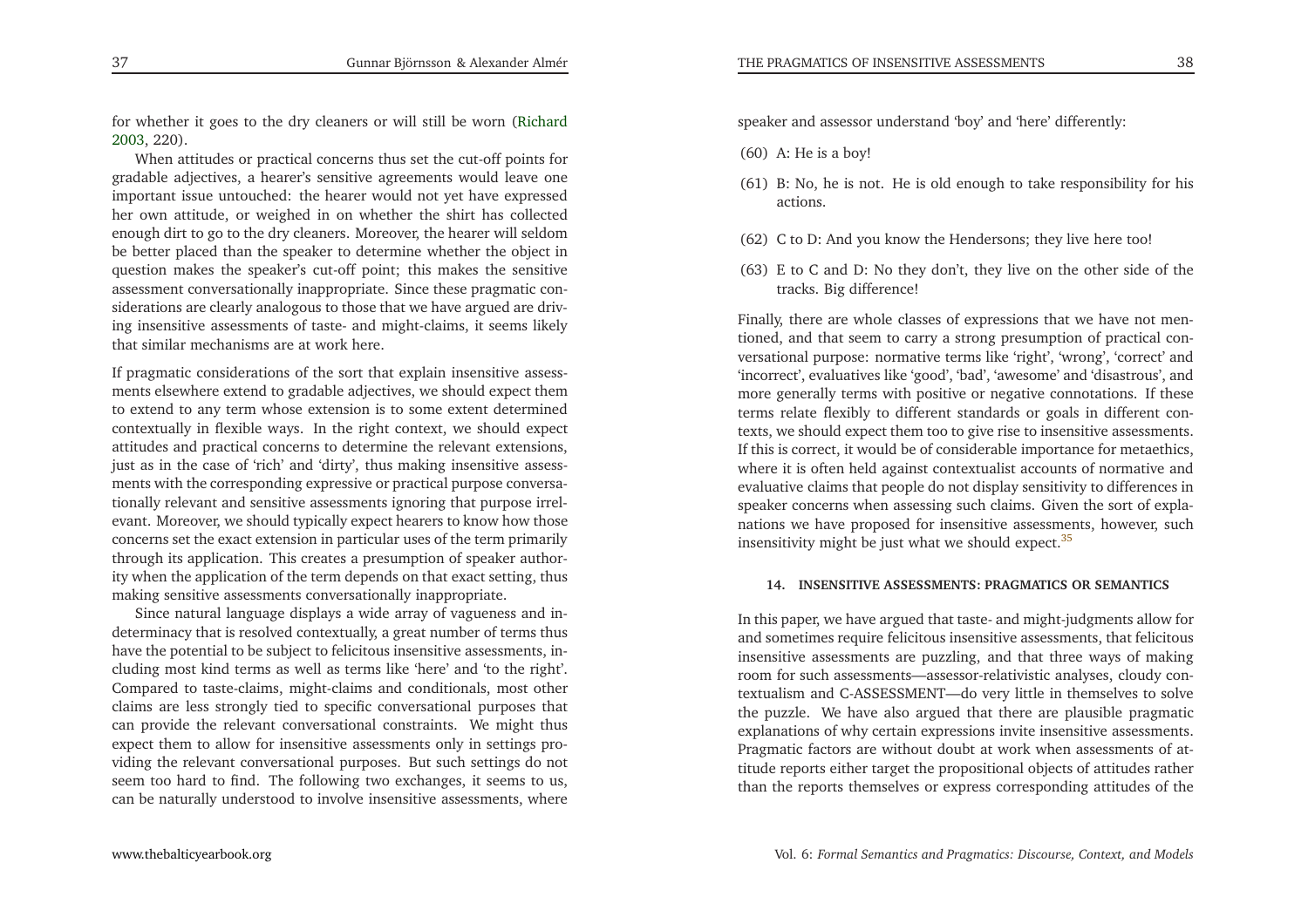assessor, and we have shown how manipulation of significant pragmatic factors affect the availability of insensitive assessments of both taste-claims and epistemic modals. Finally, we have suggested that these explanations extend to other areas where insensitive assessments have been thought to raise problems for contextualist analyses. Before closing, we want to sugges<sup>t</sup> that if these explanations are correct, insensitive assessments are best understood, not in terms of targets of such assessments having assessor-relative truth-conditions or putting in <sup>p</sup>lay clouds of propositions, but in terms of the pragmatics of assessments.

Here is the argument, in brief. First of all, everyone needs to account for production and uptake of sentences using various locutions: everyone needs an account of why speakers use certain words for certain communicative purposes, and <sup>a</sup> corresponding account of how hearers understand their utterances. The existence of felicitous insensitive assessments does not in any straightforward way sugges<sup>t</sup> that otherwise tempting contextualist analyses are incapable of filling *this* role, as such assessments occur after the hearer has understood the utterance. Second, although it could have been that in order for these further acts to be intelligible, the truth-conditions of the target utterances would have to be assessor-relative, the pragmatic explanations provided here sugges<sup>t</sup> that no such assessor-relativism is needed. What is needed, it seems, is merely (a) that language lets assessments of beliefs or utterances target propositions other than those judged true by the believer or expressed by the speaker, and (b) that pragmatic considerations make sensitive assessments conversationally inappropriate while making insensitive assessments relevant. Finally, we have seen no real evidence suggesting that the utterance must somehow have 'put in <sup>p</sup>lay' the proposition targeted by the insensitive assessment. On the contrary, Felicia might have understood full well that Eduardo expressed <sup>a</sup> proposition concerned with his taste, not with hers, and would nevertheless be in <sup>a</sup> position to make felicitous insensitive assessments. The conservative assumption at this stage, therefore, is that felicitous insensitive assessments are accounted for by familiar contextualist analyses tracking (publicly manifest) speaker concerns, C-ASSESSMENT, and the pragmatics of assessments.

#### **Notes**

*[1](#page-1-0)*We thank audiences in Stockholm, Lisbon, London, Aberdeen, Riga and Oslo for valuable comments on talks based on earlier versions of this paper, with <sup>a</sup> special mention of Barry Smith, Derek Ball and Nick Allott. Thanks also to two anonymous reviewers for prompting <sup>a</sup> number of useful clarifications. Finally, Steve Finlay's collaboration with one of us (Björnsson) on related issues in [Björnsson](#page-22-7) & Finlay [\(2010](#page-22-7)) while we were working on this paper has sharpened our thinking about the issues in more ways thanwe can count.

<span id="page-20-0"></span><sup>[2](#page-2-0)</sup>The analysis is partial because it does not tell us how to generalize to questions, embedded occurrences of 'X is tasty' or explicitly relativized taste-claims ('X is tasty to Y'). We stick to this partial analysis as our focus will be on unembedded, unqualified cases, and as it lets us stay neutral between views taking the relevant standard to be par<sup>t</sup> of the semantic content of the utterance, those taking it to be par<sup>t</sup> of the circumstances of evaluation (what [MacFarlane](#page-23-16) [\(2009](#page-23-16)) calls 'non-indexical contextualism'), and those taking it to be <sup>a</sup> pragmatically implied content (cf. [Bach](#page-22-3) [2011](#page-22-3)). One might have different views about what makes <sup>a</sup> standard of taste relevant in the context of utterance: speaker intentions, publicly manifested speaker intentions, accessibility of interpretations <sup>g</sup>iven what is at issue in the context, and so forth. Any full analysis of 'tasty' will have to take <sup>a</sup> stance on this, but our concern here is not to provide such an analysis: the <sup>p</sup>henomenon that concerns us is <sup>a</sup> puzzling mismatch in speaker and assessor concerns, and this <sup>p</sup>henomenon remains whether or not the semantics of taste-claims is determined by speaker intentions. Moreover, the examples of felicitous insensitive assessments that we will consider are meant to be ones where these things coincide: speaker intentions and concerns are publicly accessible and relevant to the issue in the context. Notice, though, that contextualist analyses should not take the relevant form of contextual determination of standards of taste to closely match that of paradigmatic indexicals. Consider the following dialogue involving the indexical 'here', which seems perfectly natural when <sup>A</sup> and <sup>B</sup> are in different <sup>p</sup>laces: A: 'They are here.' B: ? 'Yes, but they are not here; that's the problem.' Contrast this with: A: 'They are tasty.' B: 'Yes, but they are not tasty: that's the problem.' B's reply strikes us as contradictory, but it wouldn't be if 'yes' denied A's statement and B's 'tasty' related to <sup>a</sup> different standard of taste than that of A's. However, 'tasty' is not alone among contextually sensitive expressions to depart from the pattern of paradigmatic indexicals. Consider, for example, <sup>a</sup> dialogue involving 'X is early', which seems to express that <sup>X</sup> is early in relation to some contextually relevant time: A: 'John is early.' B: 'Yes, but he isn't early; that's the problem.' Apparently, 'early', like 'tasty', resists changes of contextually determined parameter within one utterance in <sup>a</sup> way that 'here' does not. In this paper, we focus on speaker concerns, but there are other sources of evidence for contextualism. Schaffer (2011) argues that 'tasty' and 'fun' are two-place predicates making covert reference to an experiencer, appealing to binding ('everyone*<sup>i</sup>* go<sup>t</sup> something tasty [to <sup>x</sup>*<sup>i</sup>* ]'), control of subjects of infinitival clauses('It is fun  $[for x_i]$   $[PRO_i$  to dance]'), and limitations on collection ('Lisa and Homer have<br>pareed that *Mouseheed* is tasty' does not seem natural in all cases where both Lisa and agreed that *Mousehead* is tasty' does not seem natural in all cases where both Lisa and Homer have both sincerely uttered '*Mousehead* is tasty' with co-referential instances of '*Mousehead*'). For related evidence, see Stephenson [\(2007](#page-23-7): 489–491) on the behaviour of epistemic modals and predicates of personal taste in attitude reports. We do not take <sup>a</sup>stand here on whether assessor-relativist accounts of the sort discussed later can account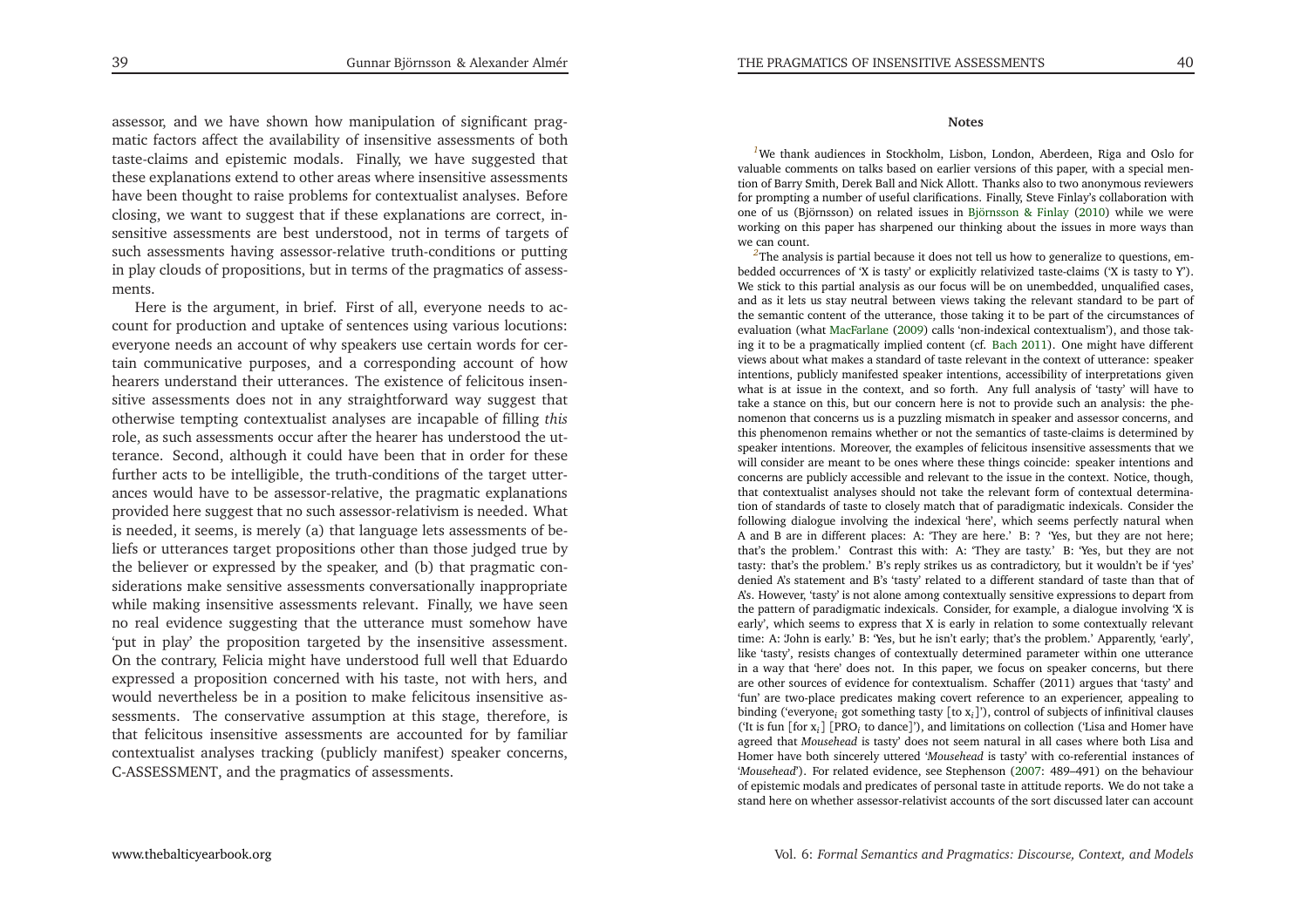<span id="page-21-19"></span>for this evidence, or whether this sort of argumen<sup>t</sup> over-generalizes.

<span id="page-21-15"></span><span id="page-21-14"></span><span id="page-21-7"></span><sup>[3](#page-3-0)</sup>For arguments that there are felicitous insensitive assessments of judgments of personal taste, see [Lasersohn](#page-23-6) [\(2005](#page-23-6)), [Stephenson](#page-23-7) [\(2007\)](#page-23-7) and [MacFarlane](#page-23-8) [\(ms](#page-23-8)) ch. 1.

<span id="page-21-6"></span>*[4](#page-3-1)*These reactions might seem to sugges<sup>t</sup> that, unlike 'false' and 'mistaken', 'no' and 'yes' in (3) and (4) are not explicitly *semantic* assessments. Perhaps, then, felicitous semantic assessments are still sensitive? This suggestion, however, fails to explain the infelicity of (5) (which contains 'you are right') or with the fact that the following might be perfectly fine as <sup>a</sup> reply to (2): 'That's true, but they didn't look very appetizing.' Here, we have an explicitly semantic assessment, and one that is as naturally taken to be based on theassessor's as on Eduardo's taste.

<span id="page-21-13"></span>*[5](#page-4-0)*Like TASTY-C, MIGHT-C is only <sup>a</sup> partial analysis, and one that runs roughshod over different versions of contextualism. See note 2. Furthermore, 'body of information' is too restrictive, as might-claims can relate to sets of hypothetically entertained propositions. But it covers the cases discussed here. [Schaffer](#page-23-3) [\(2011](#page-23-3)) provides what he takes to be evidence that epistemic 'might' has <sup>a</sup> hidden variable, analogous to what he provides for 'tasty'. [Dowell](#page-22-4) [\(2011](#page-22-4)) looks at some of the variation in might-claims that can be accommodated <sup>g</sup>iven <sup>a</sup> suitably flexible understanding of what makes <sup>a</sup> body of informationrelevant.

 *[6](#page-4-1)*This example is an adaption of the central case in von Fintel & [Gillies](#page-23-10) [\(2011](#page-23-10)), which they use for essentially the same purpose. Similar examples can also be provided for epistemic adverbs like 'perhaps' and 'maybe'.

## <span id="page-21-18"></span><span id="page-21-17"></span><span id="page-21-16"></span>*[7](#page-5-0)*See [Dowell](#page-22-4) [\(2011](#page-22-4)), §3.

*[8](#page-6-0)*Like *Lost keys*, this example comes almost verbatim from von Fintel & [Gillies](#page-23-10) [\(2011](#page-23-10)), §4. Dowell [\(2011](#page-22-4), §3) discusses what corresponds to Alice's remark and thinks that she can explain why it seems appropriate, but the immediate trouble for the hypothesis that people understand (10) as <sup>a</sup> communal claim comes from the intuitive inappropriateness of the question in (18): it should not be seen as inappropriate under <sup>a</sup> communalinterpretation of (10).

*[9](#page-6-1)*Obviously, the question would not *assert* that the keys being in the car is compatiblewith what Alice knows, but it would pragmatically imply it.

*[10](#page-6-2)*Kent Bach [\(2011](#page-22-3), §5) agrees that we sometimes assess might-claims from perspectives other than those relative to which the claims were made. Instead, he rejects the intuition that such assessments are felicitous, arguing that they are based on <sup>a</sup> mistake about what proposition is expressed by the original utterance. As we have argued here, however, it seems that people are intuitively clear that Alice's concern in making the judgment is with <sup>a</sup> solipsistic proposition, that is, with where the keys might be <sup>g</sup>iven information available to her. One way to avoid problems with possible communal readings of assessed might-judgments is to make sure that the assessor is not par<sup>t</sup> of the conversation in which the judgment was made. We have avoided leaning on such 'eavesdropping' cases, partly because they tend to elicit less solid intuitions than cases like *Lost Keys* and partly for reasons of space. But we think that there are <sup>p</sup>lausible cases of the relevant sort. Consider, for example: 'They say Smith left town, but I've asked around. According to Joe, the Chang brothers too are looking for Smith, and they seem to think that he might be hiding downtown as they have sent some people down there looking for him. <sup>I</sup> think they're right that he might be downtown, as he has previously been reluctant to leave home turf, but he might also have left.' The assessment here ('I think they're right')sounds natural though it seems unlikely that the speaker and the Chang brothers are

<span id="page-21-12"></span><span id="page-21-11"></span><span id="page-21-10"></span><span id="page-21-9"></span><span id="page-21-8"></span><span id="page-21-0"></span>relating to the same informational base.

<span id="page-21-2"></span>*[11](#page-7-0)*Obviously, speakers and hearers are often at cross-purposes in <sup>a</sup> variety of ways, but the coincidence of interests that we have in mind here is merely <sup>a</sup> coincidence in the conditions that the speaker hopes to have gotten right in making the judgment expressed and the condition the hearer is trying to assess the satisfaction of in cases of apparentlyopen, sincere, and unconfused communication.

<span id="page-21-5"></span><span id="page-21-3"></span><sup>[12](#page-7-1)</sup>To say that not assessing whether the condition obtains requires effort is not of course to say that effort is required not to reach <sup>a</sup> definite judgment, for assessment are often inconclusive. However, if the information needed for <sup>a</sup> definite positive or negative assessment is immediately available, we should expec<sup>t</sup> <sup>a</sup> judgment in the absence of aneffort to preven<sup>t</sup> this.

*[13](#page-8-0)*We have characterized contextualism and assessor-relativism solely in terms of truth– conditions (of utterances, beliefs, judgments, etc) while most of the current debate over contextualism and relativism employs the Kaplanesque distinction between propositional content and circumstances of evaluation. As indicated in footnotes <sup>2</sup> and 5, we hope to be able to ignore <sup>a</sup> number of semi-technical side issues by using the less fine grainednotion of truth-conditions of utterances.

*[14](#page-8-1)*We are not saying that S-ASSESSMENT has been an explicit premise in most arguments against contextualism and for assessor-relativistic alternatives, but we do sugges<sup>t</sup> that something like it is implicitly taken for granted in many arguments. Suitably flexible forms of assessor-relativism for 'tasty' and 'might' will allow that we sometimes assess utterances relative to standards of taste other than our own, or to bodies of information other than those available to us at the time of assessment. However, to account for insensitive assessments, the conventionally indicated default must be to go by standardsof taste of assessors and information available to assessors, respectively.

<span id="page-21-1"></span><sup>[15](#page-8-2)</sup>There are also numerous ways in which simple forms of assessor-relativism gets the evidence wrong: for some, see von Fintel & [Gillies](#page-23-17) [\(2008](#page-23-17)). For an approac<sup>h</sup> that avoids some such problems, see [Stephenson](#page-23-7) [\(2007](#page-23-7)).

<span id="page-21-4"></span><sup>[16](#page-10-0)</sup>In this case and in most others, felicitous insensitive assessments target propositions that the sentence would have expressed relative to <sup>a</sup> different context than the actual context of utterance. However, as we shall see in the next section, we take C-ASSESS-MENT to have <sup>a</sup> wider scope than that.

*[17](#page-10-1)*We thank an anonymous referee for raising this worry.

*[18](#page-11-0)*The approac<sup>h</sup> was briefly sketched in Almér & [Björnsson](#page-22-6) [\(2009](#page-22-6)) and developed in detail for practical 'ought'-judgments in [Björnsson](#page-22-7) & Finlay [\(2010\)](#page-22-7).

*[19](#page-11-1)*von Fintel and Gillies [\(2008](#page-23-17), 81–84) appea<sup>l</sup> to cases like these to cast doubts on certain attributions of (what we call) insensitive assessments, thereby undermining thesort of assessor-relativism advocated by MacFarlane [\(2011](#page-23-4); [ms](#page-23-8)).

*[20](#page-13-0)*We borrow Vinnie from Cappelen & [Hawthorne](#page-22-0) [\(2009](#page-22-0)), 115–116, e.g..

*[21](#page-13-1)* 'Looks' is included to remove speaker authority. Notice that the parent's reply, although sensitive to Dana's standard of taste, is insensitive to 'looks' much as felicitous assessments of 'I wonder if P' tend to be insensitive to the speaker's expressed epistemicattitude towards P.

<sup>[22](#page-13-2)</sup>Further cases prompting sensitive assessments are easily generated on the pattern of the cases discussed in section 12, cases prompting sensitive assessments through the use of questions, explanations of behaviour and factives. Moreover, examples can easily begenerated where insensitive assessments seem inappropriate: We, to Vinnie the Vulture: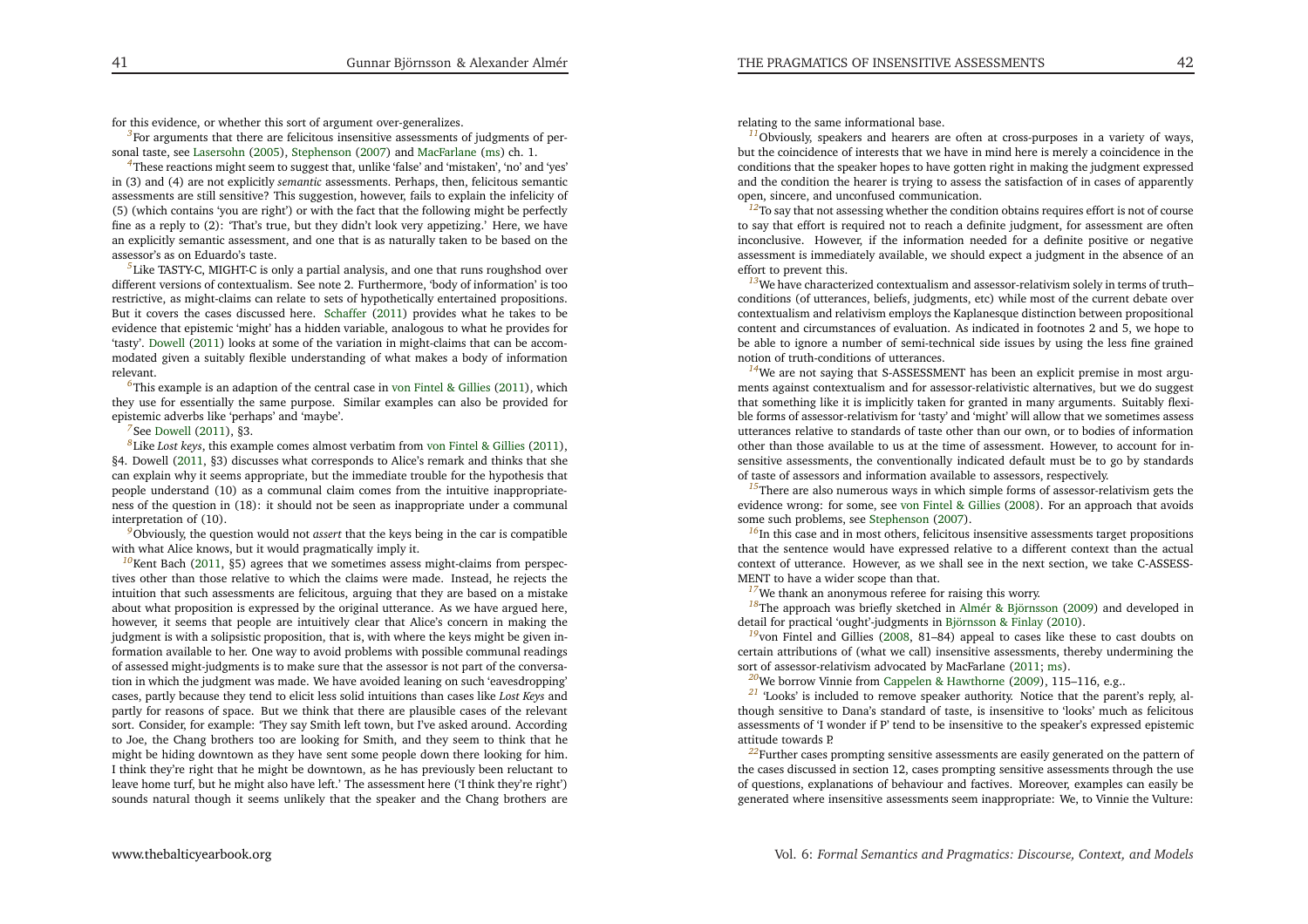<span id="page-22-25"></span><span id="page-22-24"></span><span id="page-22-23"></span><span id="page-22-19"></span><span id="page-22-7"></span><span id="page-22-5"></span><span id="page-22-4"></span><span id="page-22-2"></span><span id="page-22-1"></span><span id="page-22-0"></span>'Vinnie, this should be really tasty, the rot has really set in.' John: 'No, it's not tasty, it'sdisgusting.' We: 'John, we are talking about what is tasty to Vinnie.'

<span id="page-22-17"></span><span id="page-22-16"></span><span id="page-22-14"></span>*[23](#page-14-0)*We thank Derek Ball for focussing our attention on the issue of implicatures.

<sup>[24](#page-14-1)</sup>Different people might attach accusatory connotations of different strengths to different expressions. We expec<sup>t</sup> 'that's not true' to be slightly less accusatory and thus more compatible with felicitous insensitive assessments than 'that's false.' Nearly all proposed examples of insensitive assessments in the literature use 'no' for expressions of negative assessments or rejections, with some occasional uses of 'Nuh-uh' [\(Stephenson](#page-23-7) [2007\)](#page-23-7) andthe occasional 'not true'. One exception is [MacFarlane](#page-23-4) [\(2011](#page-23-4)).

<sup>[25](#page-15-0)</sup>The claim here is not that this is the essence of real disagreement. What we think is merely that it captures the bases for some intuitions about disagreement that have figured in the debate. For certain purposes, it might make sense to say that disagreement *proper* involves disagreement about the truth of <sup>a</sup> proposition with monadic truth-conditions.

<span id="page-22-15"></span> *[26](#page-15-1)*The more ambitious answer, and one that has famously tempted <sup>a</sup> number of people of different theoretical stripes, adopts these abstractions—'propositions' that are true or false only relative to, say, assessors' standards of taste—as basic building blocks in semantic theory (e.g. [Kölbel](#page-23-11) [2004](#page-23-11), [MacFarlane](#page-23-18) [2005,](#page-23-18) [2007](#page-23-9); [Egan](#page-22-5) [2007](#page-22-5); [Lasersohn](#page-23-6) [2005](#page-23-6), [Stephenson](#page-23-7) [2007](#page-23-7) and [Brogaard](#page-22-23) [2008](#page-22-23)). Obviously, Kaplanesque semantics already takes propositions to be true or false relative to times and worlds; these proposals want to add further parameters for judges, standards of taste or similar. For criticism of various forms of relativistic semantics, see e.g. Cappelen & [Hawthorne](#page-22-0) [\(2009\)](#page-22-0). We would prefer being liberal about the issue, allowing different theoretical building blocks for different parts of semantic theory or different explanatory needs, but there is no need for us to take <sup>a</sup>stand here.

*[27](#page-16-0)*[Bach](#page-22-3) [\(2011](#page-22-3)), §5 also appeals to the pragmatic priority of might-propositions relating to more expansive bodies of information in explaining insensitive assessments.

*[28](#page-16-1)*Stephenson [\(2007](#page-23-7), 511–512) discusses <sup>a</sup> similar case and denies that <sup>a</sup> might-claim like that made by the host in (52) is best understood as relating to addressee's information, because <sup>a</sup> paraphrase of *might <sup>P</sup>* as 'you don't know if P' renders the resulting utterance unnatural. However, this paraphrase is quite loose, and the stricter 'you cannotrule out that P' results in <sup>a</sup> perfectly appropriate utterance.

<sup>[29](#page-16-2)</sup>Both Bach [\(2011](#page-22-3), §6) and von Fintel and Gillies [\(2008](#page-23-17), 93–94) employ 'realize' to illustrate sensitive assessments of might judgments.

*[30](#page-16-3)*There are some fairly subtle differences. One is that might-judgments seem to leave more room for errors in reasoning than do most taste-judgments, thus allowing more easily for assessments with accusatory implications: 'I was wrong', 'you are mistaken', and so forth. Another is that might-judgments embed propositions that become possible targets of assessments, just as propositions embedded in attributions of propositional attitudes often are. When Alice says 'The keys might be in the car' and Beth replies 'No, <sup>I</sup> had them when <sup>I</sup> came in', Beth's 'no' might be understood as rejecting the proposition that the keys are in the car as well as the [p](#page-23-17)ro[p](#page-23-17)osition that they might be there (von Fintel & Gillies [2008](#page-23-17), 82–84). (Since both rejections would contribute to the task at hand and since both would rest on the same considerations, 'No' is most likely understood toexpress both.)

*[31](#page-17-0)*The <sup>p</sup>henomenon was identified by Allan Gibbard 1981.

*[32](#page-17-1)*See e.g. [Stalnaker](#page-23-19) [\(1981\)](#page-23-19); [Weatherson](#page-23-20) [\(2001](#page-23-20)): [Nolan](#page-23-21) [\(2003](#page-23-21)); and Björnsson [\(2011](#page-22-24):

<span id="page-22-21"></span><span id="page-22-20"></span><span id="page-22-18"></span><span id="page-22-13"></span><span id="page-22-11"></span><span id="page-22-9"></span><span id="page-22-8"></span><span id="page-22-6"></span><span id="page-22-3"></span>§5.6). For brevity, we ignore differences in views about how the relevant bodies of information are selected, <sup>y</sup>ielding corresponding differences in how 'objective' conditionalsare.

 *[33](#page-17-2)*Weatherson focuses on agreement, but one might also want to say that Curly is in <sup>a</sup> position to disagree with Basil, and respond to his utterance with 'No, if it isn't in A, it won't be in C' or 'That's wrong, it can't be in C.' However, since intuitions about the latter might be clouded by accusatory connotations, and it is somewhat unclear whether 'No' in the former really targets the full utterance rather than the consequent, this makesfor <sup>a</sup> less clean case.

*[34](#page-18-0)*In the case where inferences from ∼A are concerned, A or assumptions relying on A<br>ill net be next of that bady of information will not be par<sup>t</sup> of that body of information.

*[35](#page-19-0)*Björnsson and Finlay [\(2011](#page-22-24), 25–36) argue that the explanation for insensitive assessments of moral ought-judgments relating to bodies of information other than those of the assessor extends to ought-judgments relating to different moral standards than those endorsed by the assessor. They develop their pragmatic explanation against the background assumption that people with sufficiently different moral views have different propositions in mind when they make moral judgments. This is obviously denied by moral objectivists, but we think that arguments for moral objectivism are weak. See e.g. [Tersman](#page-23-22) [\(2006](#page-23-22)), [Björnsson](#page-22-25) [\(ms\)](#page-22-25). For the best developed contextualist analysis of normative and evaluative terms that we are familiar with, see [Finlay](#page-23-23) [\(ms](#page-23-23)).

#### **References**

<span id="page-22-22"></span><span id="page-22-12"></span><span id="page-22-10"></span>Almér, A. & Björnsson, G. 2009. 'Relativism, Contextualism and Insensitive Assessments'. *Logique et Analyse* 52: 363–372.

Bach, K. 2011. 'Perspectives on possibilities: Contextualism, Relativism, or what?' Bennett, J. 2003. *<sup>A</sup> Philosophical Guide to Conditionals*. Oxford U. P.

Björnsson, G. 2011. 'Towards <sup>a</sup> Radically Pragmatic Theory of If-Conditionals'. Forthcoming in *Making Semantics Pragmatic*, (ed) Ken Turner, in Current Research in the Semantics/Pragmatics Interface, Vol 24, Emerald.

——. ms. 'Do "Objectivist" Features of Moral Discourse and Thinking Support MoralObjectivism?' Manuscript.

- Björnsson, G. & Finlay, S. 2010. 'Defending Metaethical Contextualism'. *Ethics* 121: 7–36.
- Brogaard, B. 2008. 'Moral Contextualism and Moral Relativism'. *The Philosophical Quarterly* 58: 385–409.

Cappelen, H. & Hawthorne, J. 2009. *Relativism and Monadic Truth*. Oxford U. P. DeRose, K. 1991. 'Epistemic Possibilities'. *Philosophical Review* 100: 581–605.

——. 1998. 'Simple Might's, Indicative Possibilities, and the Open Future'. *The Philosophical Quarterly* 48: 67–82.

- Dowell, J. 2011. 'A Flexibly Contextualist Account of Epistemic Modals'. Forthcoming in*Philosopher's Imprint*.
- Egan, A. 2007. 'Epistemic Modals, Relativism, and Assertion'. *Philosophical Studies* 133: 1–22.

Egan, A. & Weatherson, B. (eds.). 2011. *Epistemic Modality*. Oxford U. P.